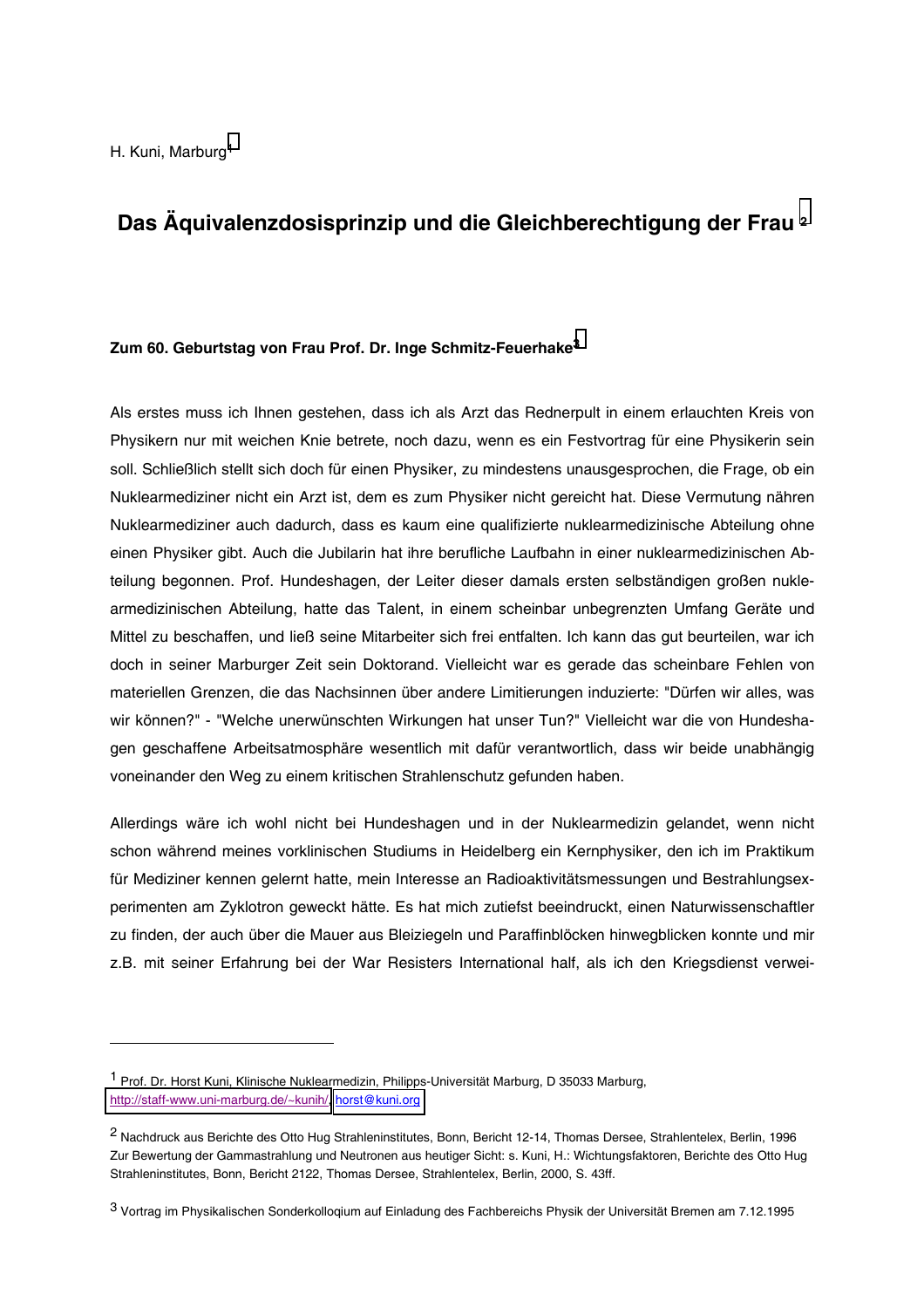gerte. Sicher sehen Sie mir diesen Exkurs nach, schließlich gehörte mein Freund Jens auch zu dem Kreis der heute zu Ehrenden, wenn er nicht viel zu früh gestorben wäre.



### Zum Gedenken an den 60. Geburtstag meines Freundes Jens

Wende ich mich nun meinem Thema zu, werden Sie mich fragen, wie es denn ein Mediziner wagen kann, Physikern einen Vortrag über Dosimetrie zu halten, über ein Gebiet, das wohl eine Domäne der Physik schlechthin ist. Wer so denkt, dem geht es wie vielen, häufig auch mir selbst: Er übersieht, dass die Äquivalentdosis H keine Dosis im naturwissenschaftlichen Sinne ist, sondern - die ursprüngliche Bezeichnung der ICRP "dose equivalent" statt heute "equivalent dose" hatte das noch besser ausgedrückt - eine Größe, die aus der physikalischen Dosis D durch Multiplikation mit einem Bewertungsfaktor entsteht. Dieser Bewertungsfaktor wiederum war auf gespalten worden in einen Qualitätsfaktor Q und einen modifizierenden Faktor N [ICRP 26 1977] (s. F 1, S. 2).



Der Ersatz von Q durch den Strahlungswichtungsfaktor w<sub>R</sub>, weighting factor radiation, (S. F 2, S. 3) in der Empfehlung Nr. 60 der ICRP bringt noch deutlicher als bisher zum Ausdruck, dass diese Faktoren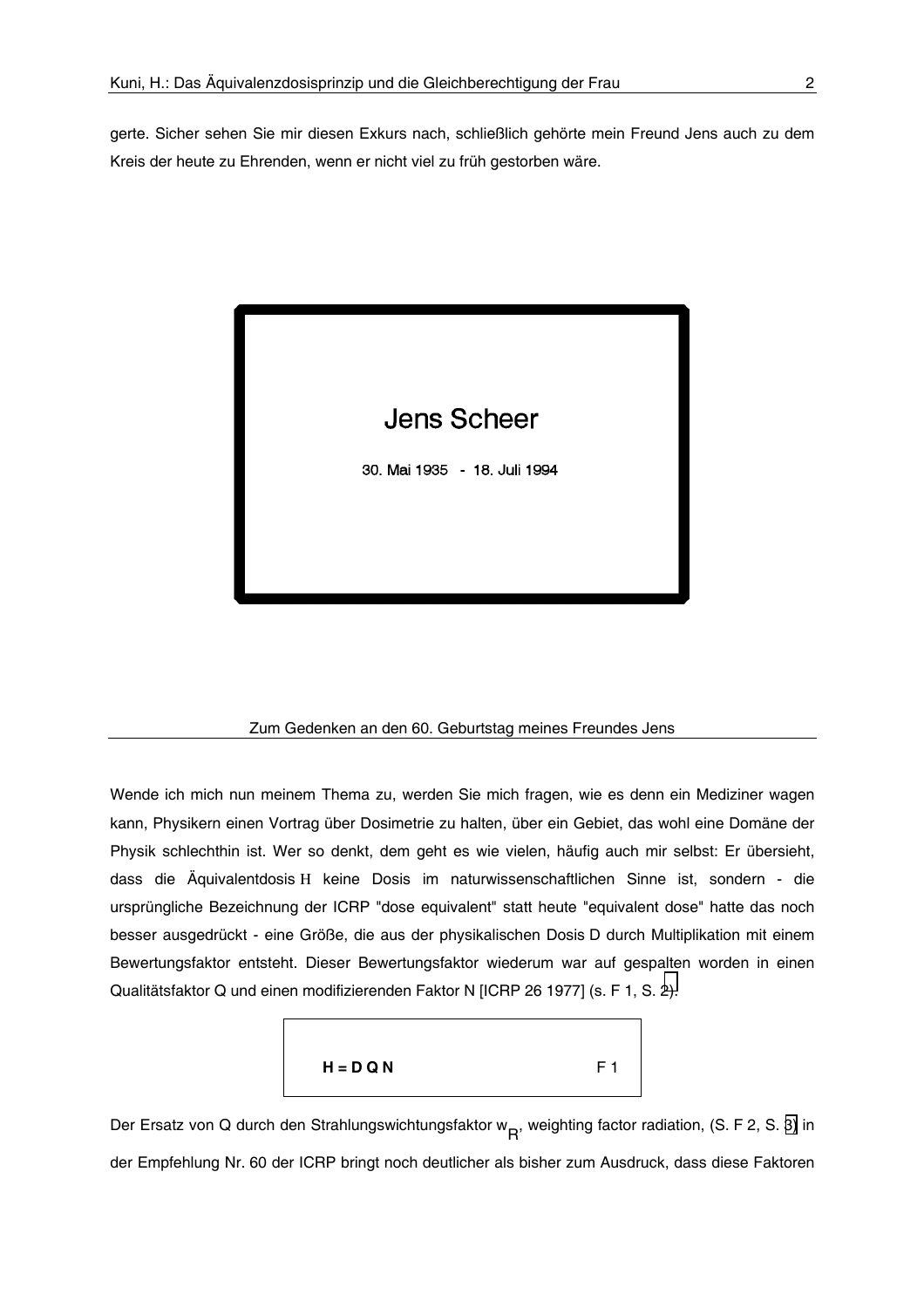<span id="page-2-0"></span>quantitativ keine unmittelbar naturwissenschaftlich abgeleiteten Größen sind, sondern im Strahlenschutzrecht normativ gesetzt werden [ICRP 60 1991].



Der Index T steht für Tissue und bringt zum Ausdruck, dass die Dosis für jedes einzelne Organ separat zu betrachten ist. In einem gemischten Strahlenfeld wird die Wichtung für jede einzelne Strahlenart vorgenommen und dann die Äquivalentdosisbeiträge aufsummiert (s. F 3, S. 3).

Die Perzeption als Dosis wird auch dadurch gefördert, dass der Begriff in der amtlichen Definition der Strahlenschutzverordnung mit t geschrieben wird, sich also auf das Äquivalent bezieht, wie z.B. das Äguivalentgewicht, das Chemiker objektiv errechnen können, und nicht auf die Äguivalenz, wie z.B. im Äquivalenzprinzip der Wirtschaftswissenschaftler zur Forderung der Gleichwertigkeit von Gebühren und den dafür erbrachten Dienstleistungen, bei dem die subjektive Komponente der Bewertung deutlicher wird. Insofern ist der scheinbare Schreibfehler im Vortragstitel Programm. Wie alle verabredeten Normen müssen auch diese Faktoren darauf geprüft werden, ob sie die Wirklichkeit hinreichend beschreiben und tatsächlich der Intention des Äguivalenzdosiskonzeptes entsprechen, auch bei Einwirkung von ionisierenden Strahlen mit unterschiedlicher biologischer Wirksamkeit einen gleichwertigen Strahlenschutz zu gewährleisten.

Dies ist nun der Platz zu bekennen, dass ich es dem Vorbild unserer Jubilarin in hohem Maße zu danken habe, Normenvorschläge im Strahlenschutz zu hinterfragen. Wenn eine Physikerin, sagte ich mir, die Richtigkeit dosimetrischer Empfehlungen ihrer Fachkollegen anzweifelt, dann ist doch wohl auch einem Mediziner das Nachdenken darüber erlaubt. So hat sie mich schon 1979 - zu einer Zeit, als noch viele Strahlenschützer erklärten, Krebs würde erst induziert, wenn eine Schwellendosis überschritten worden wäre, die im Regelfall des beruflichen Alltags und erst recht bei der Bevölkerung in der Umgebung von Atomanlagen nicht erreicht würde - in dieser Zeit also hat sie mich durch einen Artikel beeindruckt, in dem sie nicht nur überzeugend auf die Indizien einer schwellenfreien stochastischen Wirkung eingegangen ist, sondern auch die systematische Unterbewertung der Schadenserwartungskoeffizienten durch die ICRP nachwies. Die Ausführungen haben auch nach 16 Jahren eine beklemmende Aktualität.

Als repräsentatives Beispiel zeige ich eine Graphik zu der Dosis-Wirkungsrelation des Mammakarzinoms (s. Abb. 1, S. 4). Es ist zu erkennen, dass die von der ICRP angenommene Dosis-Wirkungsrelation nicht nur an der unteren Grenze der Bandbreite einer damals aktuellen Abschätzung der durch das UNSCEAR-Komitee lag, sondern dass die meisten Beobachtungen aus epidemiologischen Un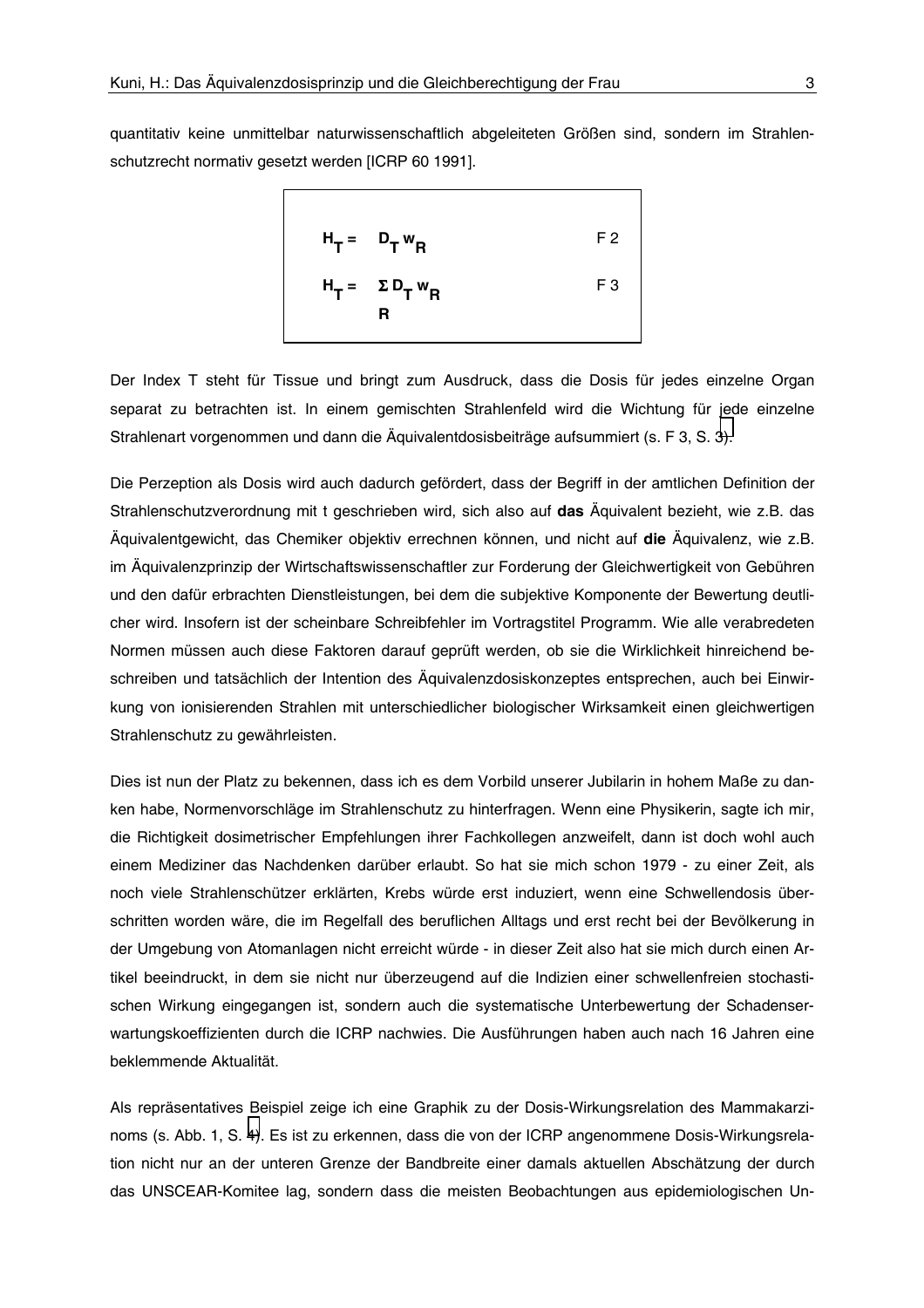<span id="page-3-0"></span>tersuchungen höhere Werte ergaben. Bei der Würdigung der Abweichungen ist die doppelt logarithmische Skala zu beachten. Schließlich muss auch für die folgenden Betrachtungen mitgenommen werden, dass die Verbindungslinien zwischen den Beobachtungen zu verschiedenen Belastungskategorien einer Gruppe eher flacher als steiler zur Steigung Eins verlaufen, die eine lineare Dosis-Wirkungsrelation im doppeltlogarithmischen Netz charakterisiert, also keine Indizien für eine quadratische Funktion zu erkennen sind.



#### Häufigkeit des strahleninduzierten Brustkrebses der Frau in Abhängigkeit von der Abb. 1: Äquivalentdosis. 100 rem entsprechen heute 1 Sv. aus Schmitz-Feuerhake et al. [1979]

Welche Folgen hat z.B. die Empfehlung der ICRP, für alle lockerionisierenden Strahlen Q = 1 oder w<sub>D</sub> = 1 zu setzen außer der für uns Ärzte angenehmen Konsequenz, das Rechnen zu vereinfachen.

Sehr wesentlich war für mich ein Beitrag Schmitz-Feuerhakes 1985 zu dem umfangreichen interdisziplinären Forschungsprojekt "Arbeitsbedingungen in Wiederaufarbeitungsanlagen", in dem sie anhand experimenteller Beobachtungen und mikrodosimetrischer Überlegungen plausibel machte, dass die energiearme Betastrahlung von Tritium biologisch mindestens doppelt so wirksam ist wie Röntgenstrahlung und deshalb mit einem Q = 2 zu bewerten sei [Schmitz-Feuerhake 1985]. Dies wurde schon kurz darauf durch eine Arbeitsgruppe der ICRU und ICRP 1986 einschließlich der Konsequenz für den Strahlenschutz bestätigt IICRU 40 1986]. Nur wer die langiährige Bewertungspraxis der ICRP nicht kennt, kann sich darüber wundern, dass in den Empfehlungen Nr. 60 von 1991 darauf nicht eingegangen wird. Man hätte sonst ja wohl auch berücksichtigen müssen, dass für energiereiche Gammastrah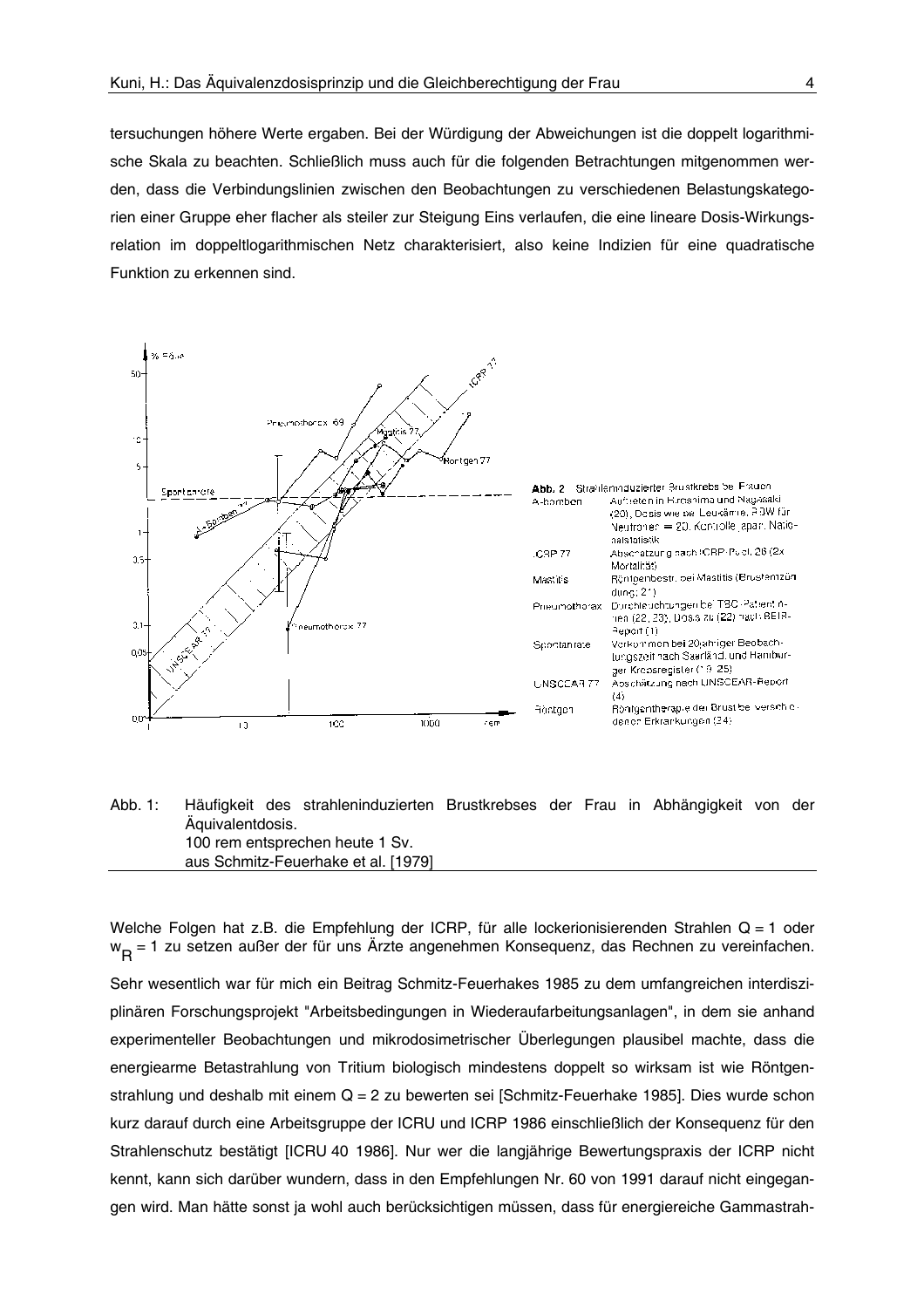lung ein Q von 0,5 angemessen ist (s. Abb. 2, S. 5). Allerdings hätte das auch Konsequenzen für den Strahlenschutz, warnte NCRP 1990 davor, solche Überlegungen zu Ende zu denken [NCRP 1990]. Wie wahr! Die Krebsinzidenz und Krebsmortalität der Atombombenopfer von Hiroshima und Nagasaki wären dann nämlich nur auf halb so große Äguivalentdosen zu beziehen, die aus diesen Beobachtungen abgeleiteten Schadenserwartungskoeffizienten würden sich verdoppeln - und schließlich müssten die Grenzwerte im Strahlenschutz halbiert werden.



Abb. 2: Berechnete Werte für den mittleren Qualitätsfaktor Q in Abhängigkeit von der Energie einer Photonenstrahlung unter der Annahme, dass sich Q proportional der spezifischen Energie in einem Gewebevolumen mit 1 um Durchmesser verhält. nach ICRU 40 [1986]

Solange diese Konsequenz noch nicht gezogen worden ist, muss die Äquivalentdosis für alle in der biologischen Wirksamkeit signifikant von Gammastrahlung abweichende Strahlenarten adaptiert werden. Dazu bietet sich der modifizierende Faktor N an, der seit seiner Einführung niemals in Anspruch genommen worden war und deshalb nach den Empfehlungen der ICRP 60 auch wieder entfallen soll. Für Röntgenstrahlen und alle auf sie relativ zu normierenden Strahlen, also alle dichtionisierenden Strahlen, setzen wir zum Ausgleich der Röntgenstrahlenäquivalenz  $N_{\text{Ra}} = 2$ .

Bei der Ableitung der Grenzwerte aus der Schadensbilanz von Hiroshima und Nagasaki setzt die ICRP im Bereich niedriger Dosen und Dosisleistungen eine Wirksamkeitsminderung lockerionisierender Strahlen voraus. In den jüngsten Empfehlungen ist dafür ein "dose and dose rate effectiveness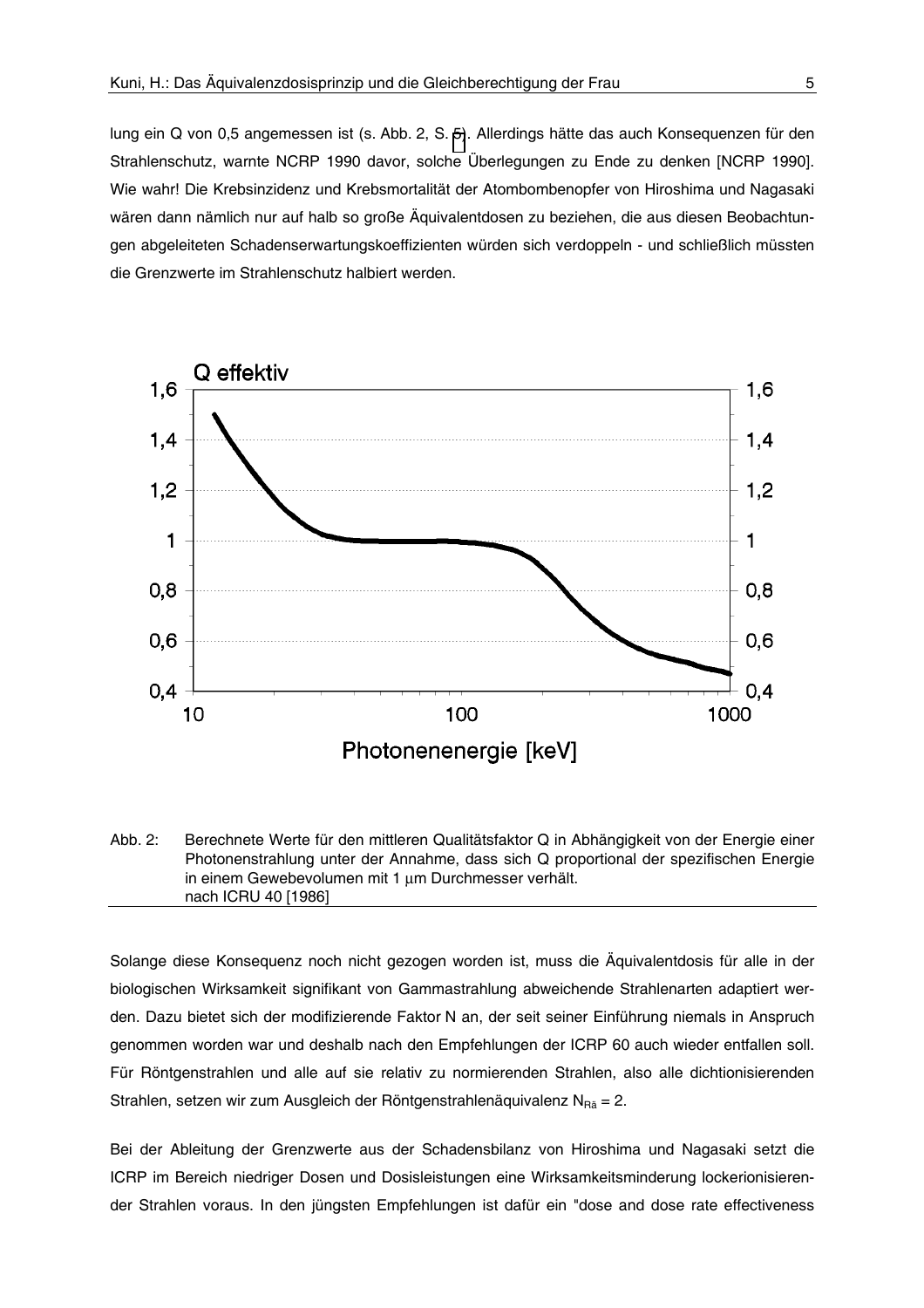factor" (DDREF) von Zwei angesetzt worden. Die Befürworter der These eines DDREF gehen für die Induktion humaner Tumore von einer linear-quadratischen Dosiswirkungsrelation aus. Im Bereich hoher Dosen soll es bei lockerionisierenden Strahlen zu einer Wirksamkeitssteigerung durch mehr Trefferereignisse im wirksamen Gewebevolumen kommen. Es war für mich schwierig, aus dem Bereich epidemiologischer Untersuchungen an strahlenbelasteten Menschen zur Veranschaulichung einer linear-quadratischen Dosis-Wirkungsrelation ein Beispiel zu finden (s. Abb. 3, S. 6).



Abb. 3: Beispiel einer linear-quadratischen Dosiswirkungsrelation (AML). Bei einer linearen Extrapolation der bei hohen Dosen zwischen ein und zwei Sievert beobachteten Wirkung in den Bereich niedriger Dosen (z.B. unter 0,4 Sv, der maximalen Lebensdosis nach Strahlenschutzverordnung [StrlSchV 1989]) wird die Wirkung um etwa das Zweifache überschätzt. Zusätzliche Fälle einer Leukämie pro 10<sup>4</sup> Personenjahre und Sievert für akute lymphatische Leukämie (ALL) und akute myeloische Leukämie (AML) in Abhängigkeit von der Dosis in Sievert bei Annahme einer relativen biologischen Wirksamkeit (RBW) für Neutronen von Zehn, einem Alter bei Belastung von zehn Jahren und einer Beobachtungszeit bis fünf

Jahre nach Belastung. nach Preston et al. [1994]

Zu diesem Kapitel zitiere ich keine einzelne Arbeit der Jubilarin, aber nicht etwa, weil es dazu keine gibt, sondern weil es seit vielen Jahren ein zentrales wissenschaftliches und beharrlich verfolgtes Thema Schmitz-Feuerhakes ist. Nach der Dosisrevision sind sowohl die Inzidenz- als auch die Mortalitätsteigerung für solide Tumore bei den Atombombenopfern linear zur Dosis korreliert [BEIR V 1990; Thompson et al. 1992/1994; Pierce, Vaeth 1991; Preston et al. 1994]. Lediglich für Leukämien, für etwa 10% der radiogenen Tumoren nach einer Ganzkörperbestrahlung verantwortlich, war eine qua-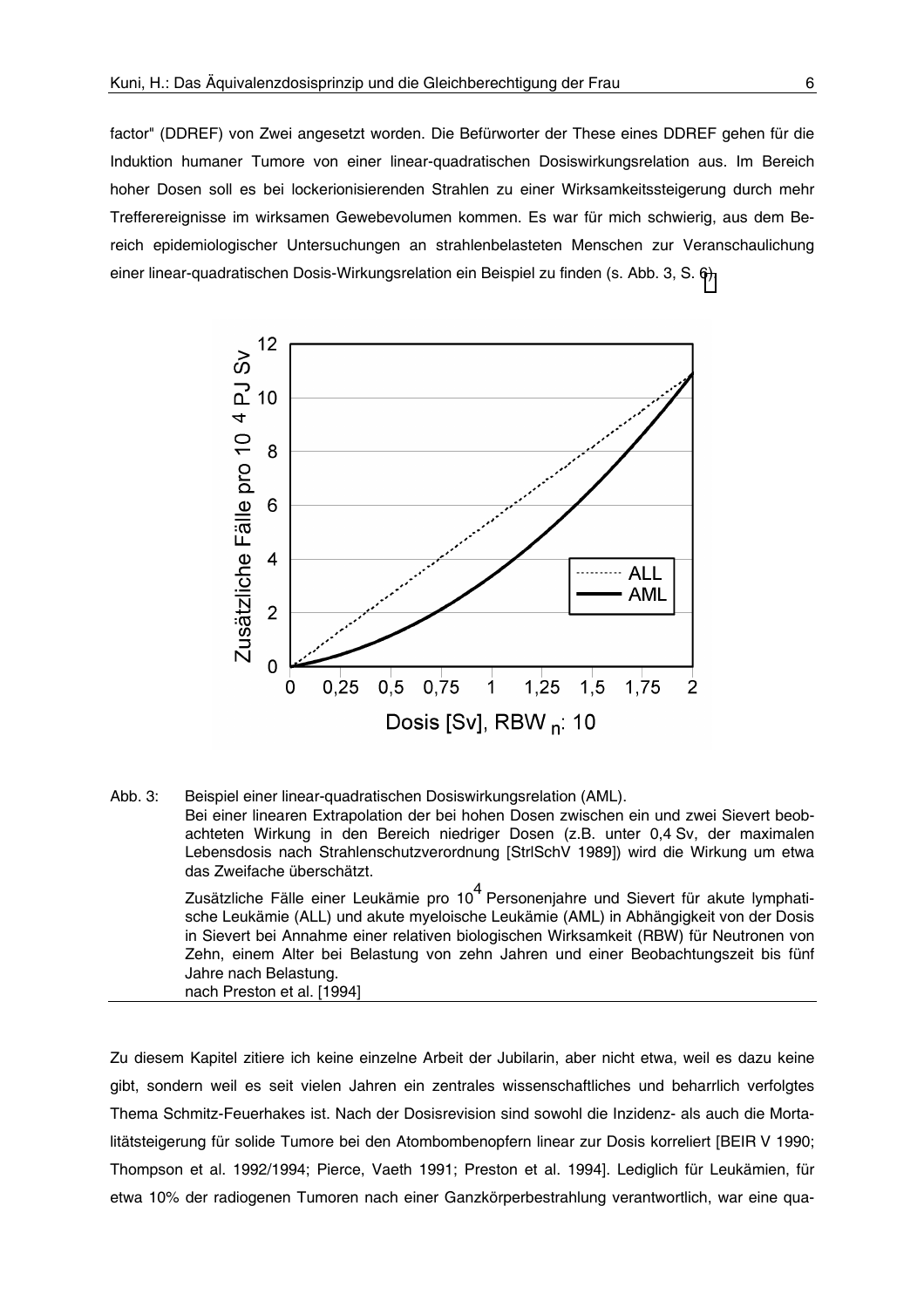dratische Komponente nachweisbar, wenn die gesamte Krankheitsgruppe nach dem relativ risk Modell ausgewertet wurde [BEIR V 1990]. Bei einer differenzierten Analyse nach der FAB-Klassifikation der Leukämien ließ sich mit dem absolut risk-Modell nur noch bei der AML, der akuten myeloischen Leukämie, eine nicht lineare Komponente nachweisen, das waren etwa 25% der Leukämien, also nur 2,5% aller radiogenen Tumore [Preston et al. 1994]. Bei diesem Krankheitsbild ist die quadratische Komponente so stark ausgeprägt, dass sie noch in den Leukämien als Sammelgruppe signifikant durchschlägt.

Schmitz-Feuerhake hat durch sorgfältige Analysen nachgewiesen, dass vielzitierte tierexperimentelle Indizien für die linear-quadratische Funktion fehlerhaft waren und sogar von den Autoren selbst nicht mehr aufrechterhalten wurden [Schmitz-Feuerhake 1990]. Von der dedizierten Ausnahme der AML abgesehen, kann das Theorem einer linear-quadratischen Dosiswirkungsrelation lockerionisierender Strahlen für menschliche Tumore mit seriösen Argumenten nicht mehr verteidigt werden - eine glänzende Bestätigung auch der Arbeiten Schmitz-Feuerhakes.

Nehmen wir aus dieser Betrachtung mit, dass bis zur fälligen Korrektur der Grenzwerte ein konsequenter Strahlenschutz einen weiteren modifizierenden Faktor zum Ausgleich des DDREF von  $N_{DF}$  = 2 verlangt. Auch diejenigen, die das Schwinden des quadratischen Terms immer noch nicht akzeptieren wollen, müssen konzedieren, dass für dichtionisierende Strahlen mit dem DDREF korrigierte Grenzwerte nicht angemessen sind.

Ein ausgeprägter guadratischer Term bei Dosen lockerionisierender Strahlen um 1 Gy bedeutet, dass Mehrfachtreffer in einem Volumen um 1 um Durchmesser wirksam geworden sind. Die Erzeugung dizentrischer Chromosomenaberrationen, eine Methode der biologischen Dosimetrie, die von der Arbeitsgruppe um Schmitz-Feuerhake schon sehr erfolgreich eingesetzt worden ist, ist dafür ein gutes Modell. Die Auslösung humaner Tumoren scheint, wir haben es gerade diskutiert, nur ausnahmsweise mit solch ausgedehnten empfindlichen Volumina verknüpft zu sein. Eine bis zu Dosen um 4 Gy lineare Dosis-Wirkungsrelation spricht für deutlich kleinere Wirkorte, ein mit heutigen molekularbiologischen Vorstellungen zur Tumorgenese durchaus verträglicher Befund.

Diese Beobachtungen haben auch Konsequenzen für die Bewertung der inversen Dosisabhängigkeit des Q für Neutronen, die z.B. bei Mammatumoren der Ratte zu einem Anstieg der relativen biologischen Wirksamkeit (RBW) im Vergleich zu Röntgenstrahlen bis auf Werte um 180 bei einer Neutronendosis von 1 mGy führen (s. Abb. 4, S. 8). Während die klassische Interpretation der inversen Dosisabhängigkeit eine geringere Wirksamkeit der Gammastrahlen im Niedrigdosisbereich annahm. muss bei einer linearen Dosis-Wirkungsrelation der lockerionisierenden Strahlung die inverse Dosisabhängigkeit auf einer Zunahme der relativen Wirksamkeit von Neutronen im Niedrigdosisbereich beruhen. Dies gilt übrigens, zumindest für die Auslösung von Lungenkrebs durch Radon, auch für Alphastrahlung [Kuni 1995a]. Deshalb und wegen der dosisabhängigen inversen Dosisleistungsabhängigkeit, auf die ich hier aus Zeitgründen nicht ausführlicher eingehen kann, wird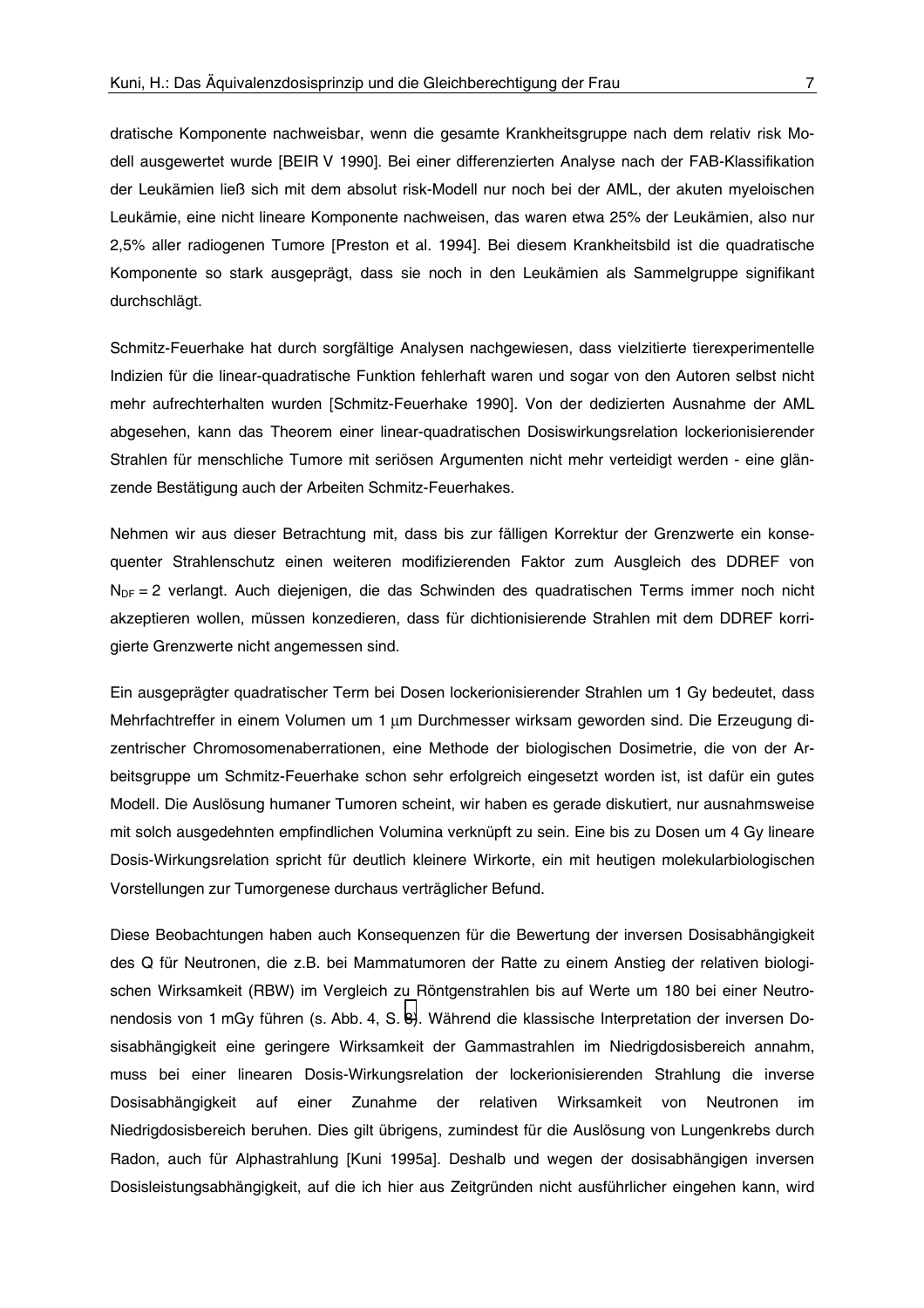<span id="page-7-0"></span>ein weiterer Faktor N<sub>ND</sub> zur Berücksichtigung des inversen Dosiseffektes oder N<sub>ID</sub> zur Berücksichtigung des inversen Dosisleistungseffektes oder einer Kombination von beiden mit Werten von Drei bis Vier erforderlich [Kuni 1993, 1994].



Abb. 4: Die Abhängigkeit der relativen biologischen Wirksamkeit (RBW) bei einer Bestrahlung mit Neutronen (430 keV) von der Neutronendosis bei der Erzeugung von Mammatumoren der Ratte. X-Skala zwischen 20 und 60 mGy unterbrochen. In dieser parameterfreien Auswertung zeigen die schraffierten Flächen den Bereich, der mit 95%-Vertrauen als RBW ausgeschlossen werden konnte. Die Gerade mit negativer Steigung entspricht der theoretisch angenommenen inversen Abhängigkeit der RBW von der Quadratwurzel der Dosis.

Referenzstrahlung: 250 kVp Röntgenstrahlung nach Kellerer [1974]

Würdigt man das gesamte Ausmaß der Unterbewertung von Neutronen, ist die Folge der Missachtung dieser Einflussfaktoren geradezu grotesk und es erscheint unverhältnismäßig, dass die ICRP von einem maximalen w<sub>D</sub> von 20 für Neutronen noch energieabhängige Abschläge empfiehlt (s. F 4, S. 9

und Tab. 1, S. 9). Wie die Auseinandersetzungen um den Transport von abgebrannten Brennelementen gezeigt haben, sind die Folgen im praktischen Strahlenschutz und damit für die Atomtechnik enorm [Kuni 1995b] (s. Abb. 5, S. 10, bis 7, S. 12).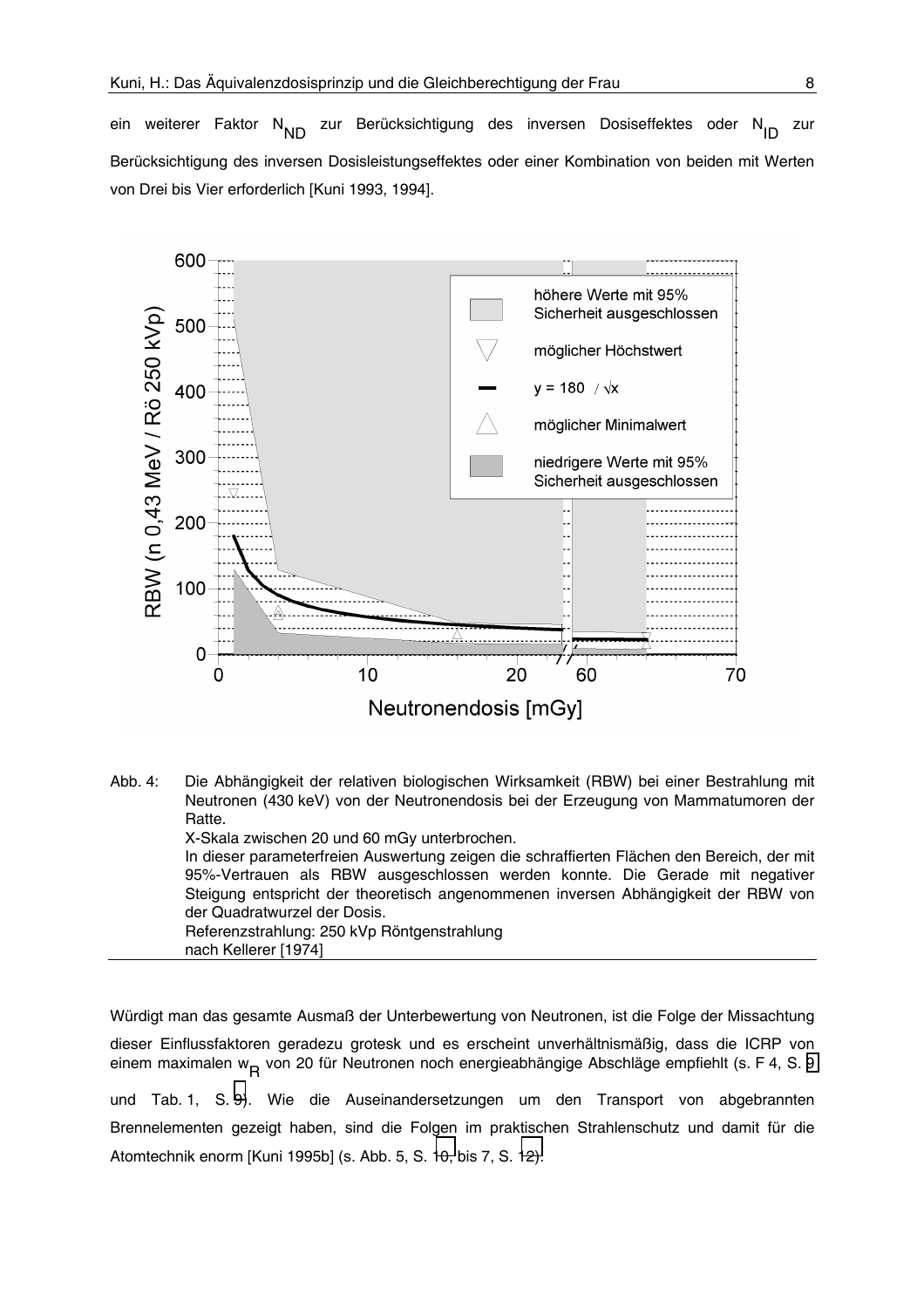<span id="page-8-0"></span>

|                                                                  | $H = Q D N$                                                                                                   | F4 |
|------------------------------------------------------------------|---------------------------------------------------------------------------------------------------------------|----|
| н<br>Q<br>D<br>N                                                 | biologisch äquivalente Dosis<br>Qualitätsfaktor<br>physikalische Dosis<br>modifizierender Faktor              |    |
|                                                                  | $N = N_{B\ddot{a}}$ $N_{DE}$ $N_{MD}$<br>Nın                                                                  |    |
| $N_{\rm R\AA}$<br>$N_{\text{DF}}$<br>$N_{ND}$<br>$N_{\text{ID}}$ | N für Rö-Strahlenäquivalenz<br>N für DDREF-Ausgleich<br>N für niedrigere Dosis<br>N für inverse Dosisleistung |    |

#### Tab. 1: Modifizierende Faktoren zur Berechnung einer biologisch äquivalenten Dosis für Alphastrahlen und Neutronen

|           | Strahlenart Anwendung | Q  |              | $N_{ND}$ $N_{ID}$ $N_{R\ddot{A}}$ |                | $N_{DE}$       | N    | Q*N |
|-----------|-----------------------|----|--------------|-----------------------------------|----------------|----------------|------|-----|
|           |                       |    |              |                                   |                |                |      |     |
| Neutronen | Beruf                 | 25 | $1 \quad$    | $3^{\circ}$                       | $\overline{2}$ | $\overline{2}$ | 12   | 300 |
| Neutronen | Bevölkerung           | 25 |              | 4,4 1 2                           |                | $\overline{2}$ | 17.6 | 440 |
| Alpha     |                       | 25 | 1            | $\overline{1}$                    | $\mathcal{P}$  | 2              | 4    | 100 |
| Alpha     | Lunge                 | 25 | $\mathbf{1}$ | 1,75 2                            |                | $\overline{2}$ |      | 175 |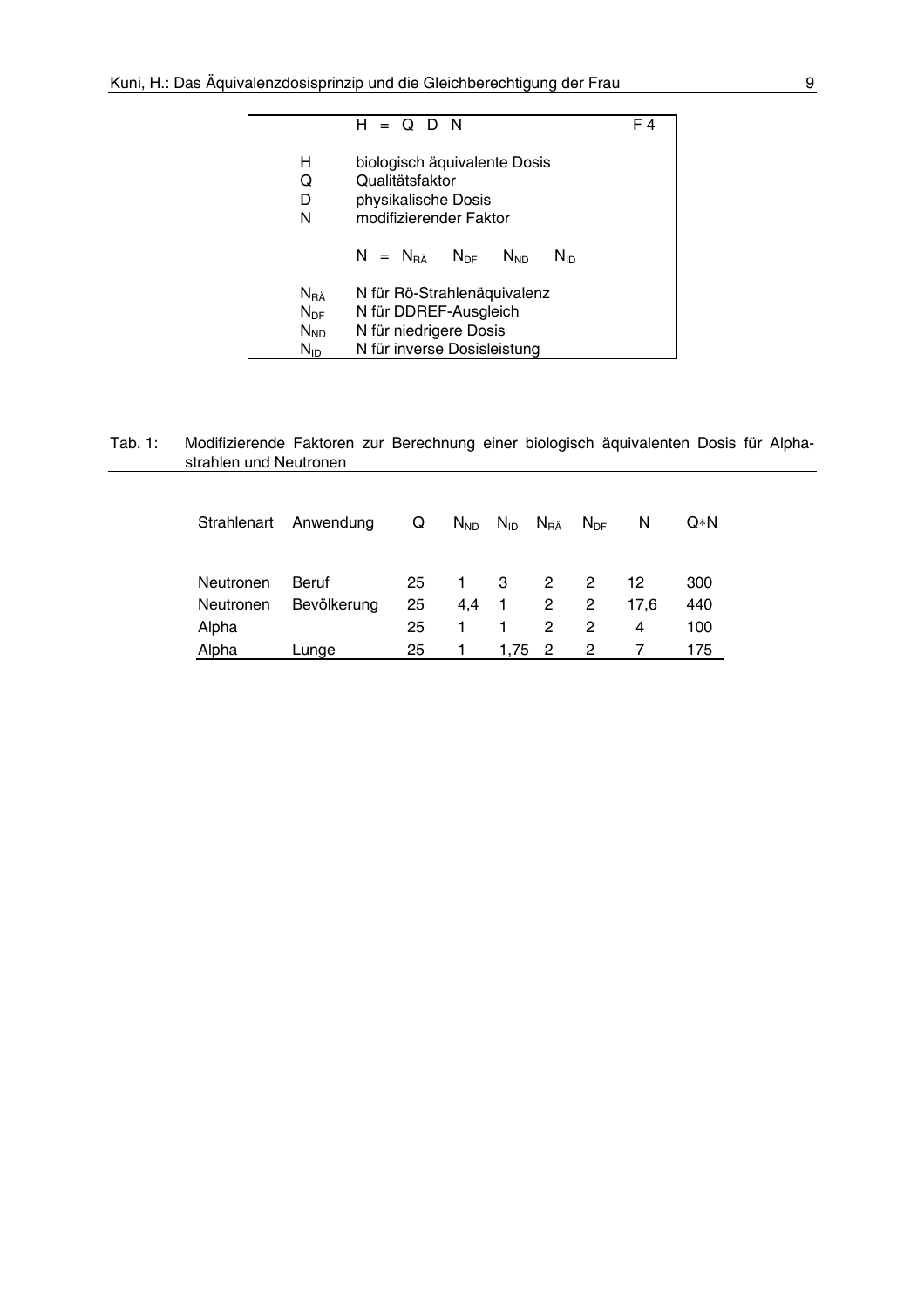<span id="page-9-0"></span>

Abb. 5: Dosisleistung eines typischen CASTOR in Abhängigkeit von der Distanz zum Mantel. Berechnung der Äquivalentdosisleistung nach der Strahlenschutzverordnung. Der Grenzwert der Gefahrenguttransportverordnung von 100 µSv/h in 2 m Abstand wird sicher unterschritten.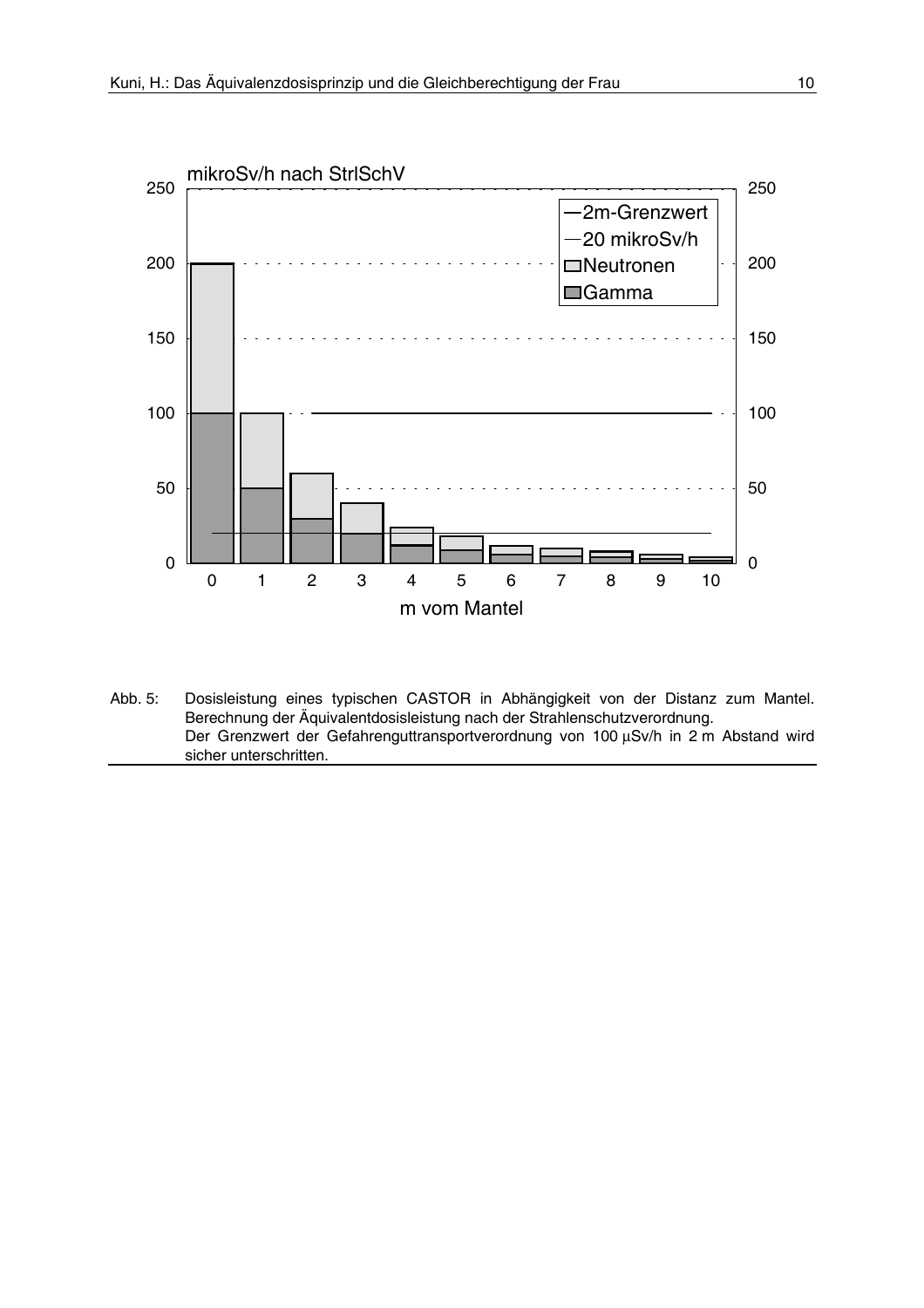

Abb. 6: Wie Abb. 5 (S. 10), jedoch mit einer adaptierten Skala der Y-Achse, um einen besseren Vergleich mit Abb. 7 (S. 12) zu ermöglichen.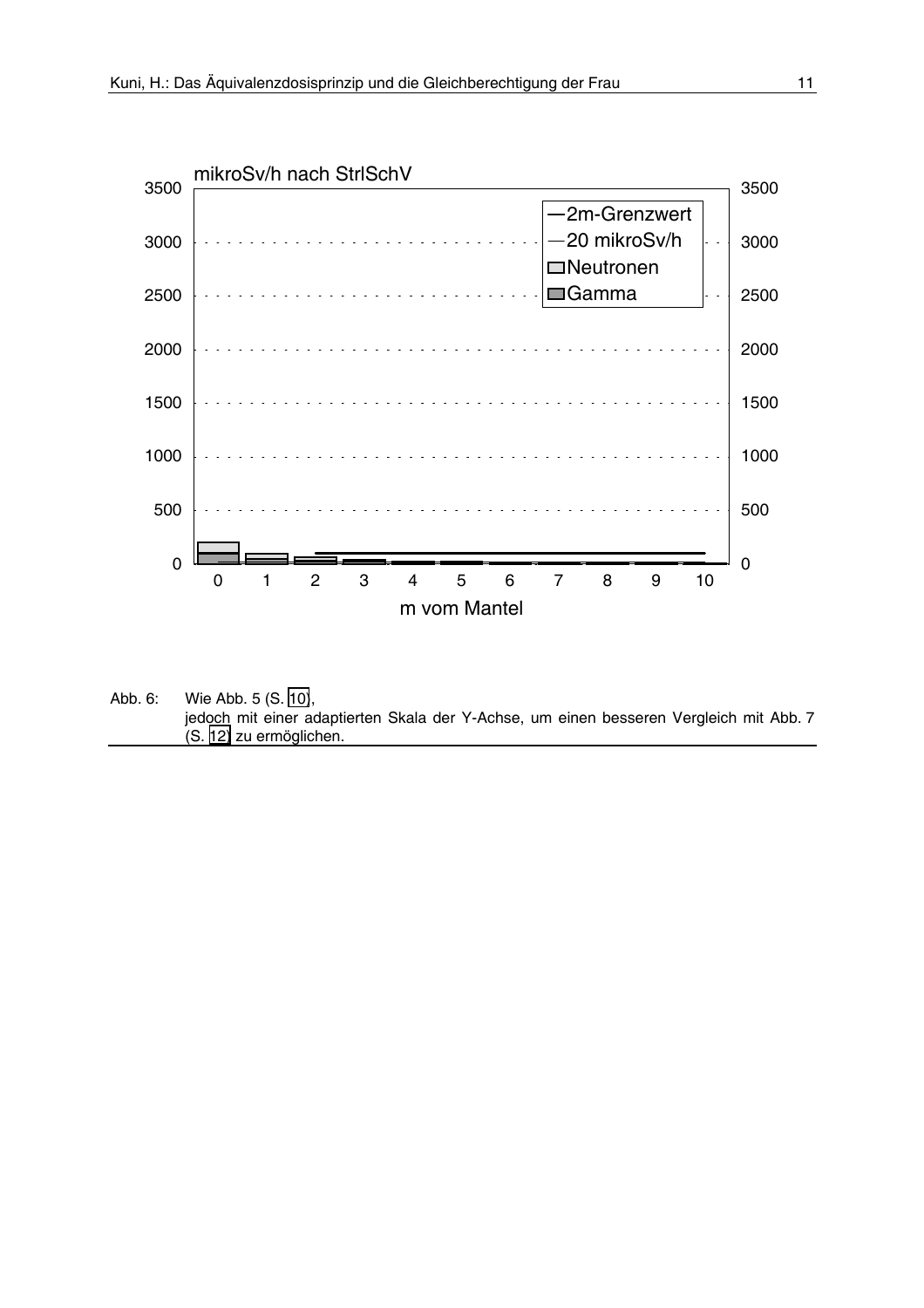<span id="page-11-0"></span>

Abb. 7: Wie Abb. 5 (S. 10), jedoch mit Berechnung einer biologisch äquivalenten Dosisleistung. Die Uberschreitung der Grenzwerte ist so enorm, dass Abweichungen im Strahlenfeld einzelner Behälter von dem hier betrachteten Muster relativ belanglos sind.

In den Empfehlungen Nr. 60 der ICRP wird der Begriff der effektiven Äquivalentdosis durch effektive Dosis E ersetzt, was ihn zwar kompakter macht, zugleich aber verschleiert, dass auch die Organwichtungsfaktoren  $w_T$ , weighting factor tissue<sup>4</sup>, keineswegs die Relation einer tatsächlichen biologischen Effektivität widerspiegeln, sondern nur den Anteil, den man im Strahlenschutz berücksichtigen will (s. F 5 bis F 7, S. 13).

<sup>&</sup>lt;sup>4</sup> ICRP spricht in diesem Zusammenhang von Tissue, Gewebe. Dies hat vor allem dosimetrische Gründe, da früher die Dosis des Knochens über das ganze Organ gemittelt worden war, für die Bewertung des Wichtungsfaktors für den Knochen aber nur die Dosis der für stochastische Wirkungen als empfindlich angesehenen Knochenoberfläche bewertet wird. Vor allem bei inhomogen abgelagerten Radionukliden mit Teilchenstrahlung kurzer Reichweite, in erster Linie bei den knochensuchenden Alphastrahlern, hat das Konsequenzen. Im übrigen sind in entsprechenden Tabellen ausschließlich Organe im klassischen Sinn aufgeführt. In der Strahlenschutz- und der Röntgenverordnung findet sich die Bezeichnung Organe und Gewebe.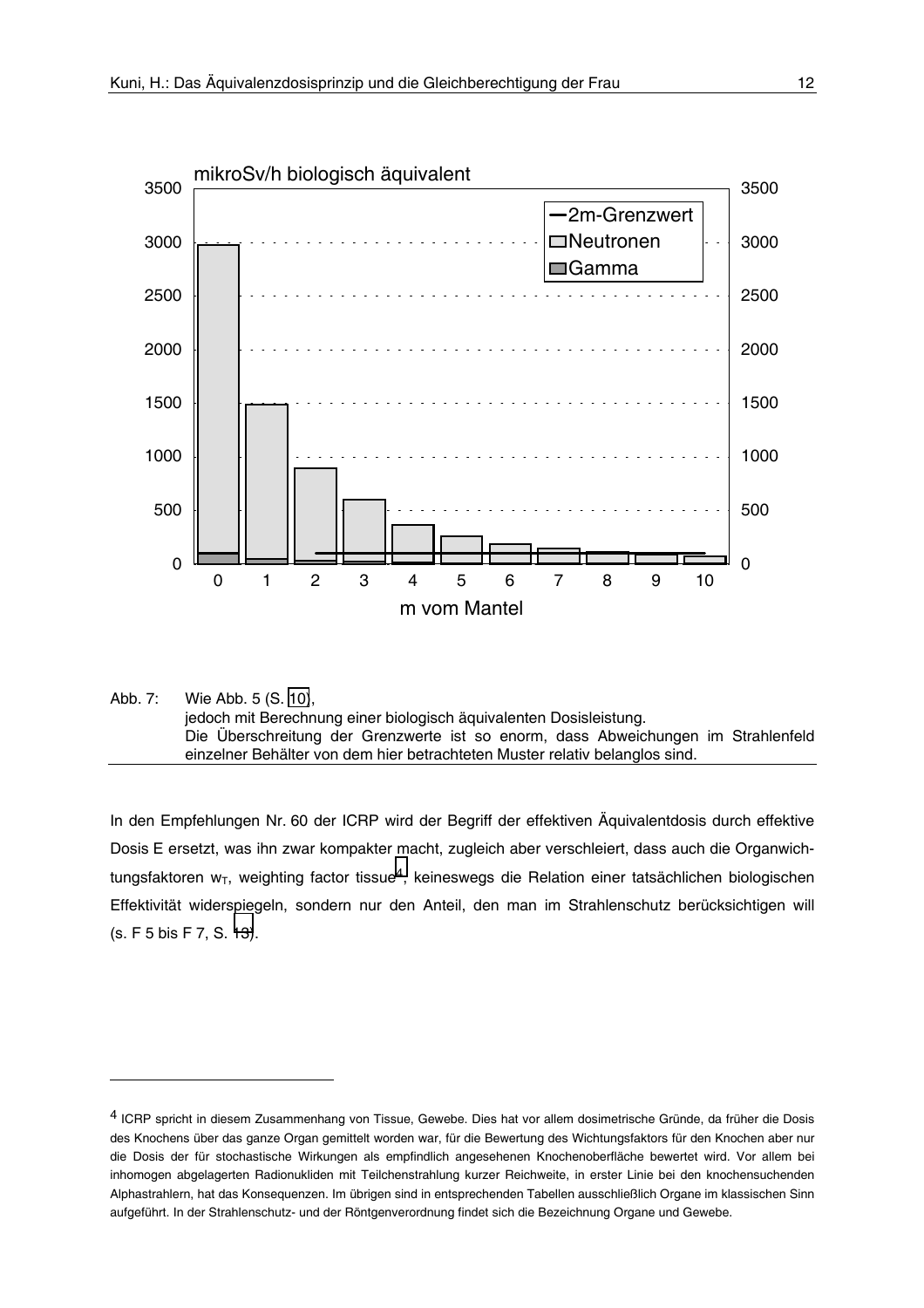<span id="page-12-0"></span>

Die Organwichtungsfaktoren differenzieren weder nach Alter noch nach Geschlecht, stellen also scheinbar die vollkommene Verwirklichung der Gleichberechtigung dar. Dabei sind Frauen, sowohl gemessen an der absoluten Zahl der Schadensfälle als auch gemessen an der relativen Steigerung der Krebsinzidenz pro Dosis erheblich stärker gefährdet als Männer (s. Abb. 8, S. 13).



Abb. 8: Excess relative risk pro Sievert für die Inzidenz solider Tumore 13 bis 32 Jahre nach Strahlenbelastung in Abhängigkeit vom Geschlecht und vom Alter bei Strahlenbelastung sowie die relative Mehrgefährdung von Frauen im Vergleich zu Männern (F/M). Bei der Dosimetrie der Atombombenopfern wurde von den Autoren eine konstante RBW von Zehn angesetzt. Daten nach Thompson et al. [1994]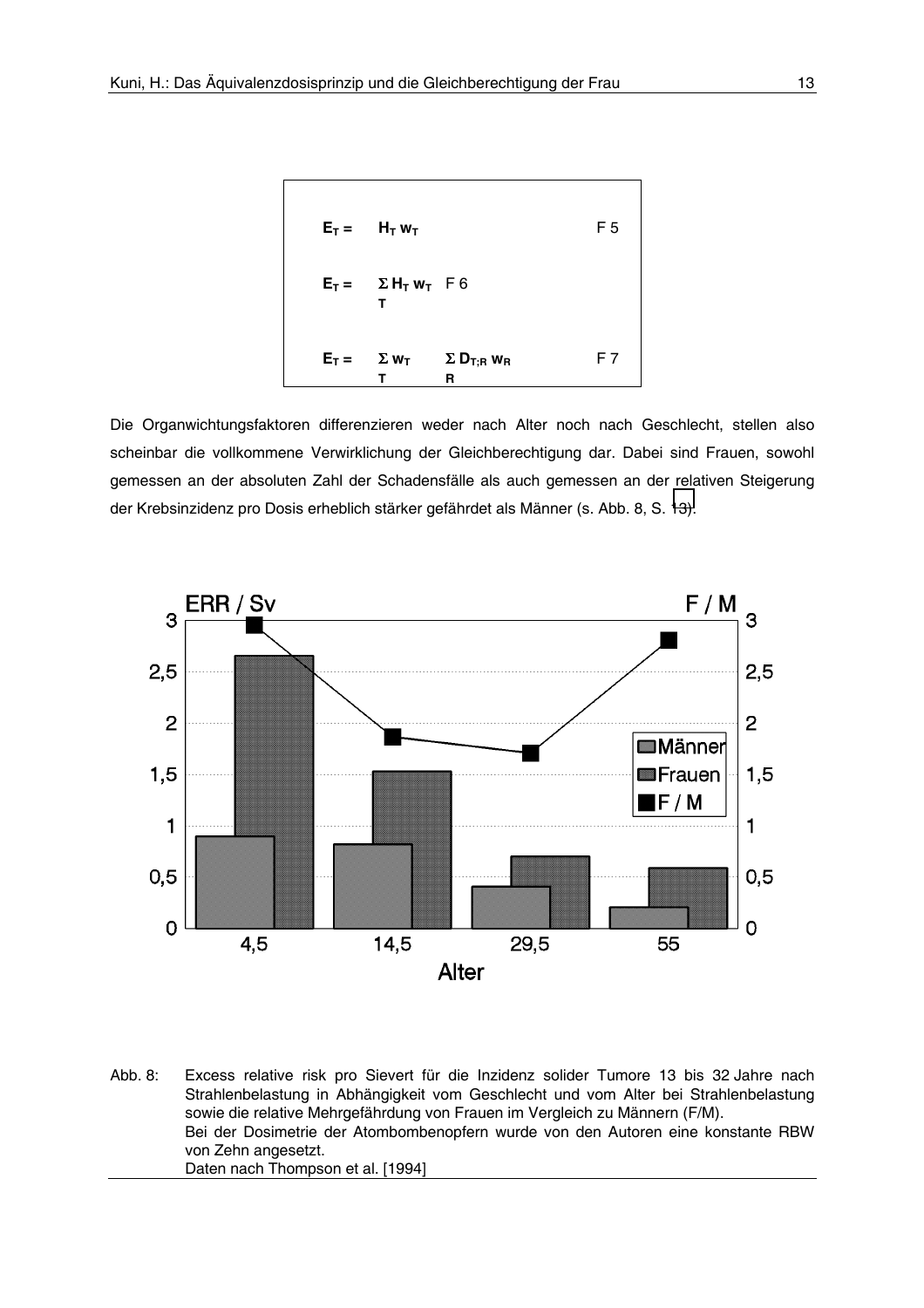Besonders drastisch zeigt sich die problematische Bewertung der ICRP beim Brustkrebs, einem Tumor, der beim Mann auch nach einer Strahlenbelastung extrem selten ist (s. Abb. 9, S. 14). Bei einem Vergleich der Strahlengefährdung bei Zählung der Inzidenz, der Erkrankungshäufigkeit, fanden sich hier wie bei anderen Tumoren etwa 40% höhere Werte für das excess relative risk pro Sievert als bei Auswertung der Mortalitätsstatistik [Ron et al. 1994]. Die Schadenserwartung nach einer Strahlenbelastung durch Karzinome wie Brustkrebs, tödliche Verläufe (tV) in Hiroshima und Nagasaki etwa 30%, Schilddrüsenkrebs (tV: 21%) und insbesondere Hautkrebs (ohne malignes Melanom) (tV: 14%) wird deshalb bei der bisher vorherrschenden ausschließlichen oder überwiegenden Bewertung der Mortalität erheblich unterschätzt.



Abb. 9: Excess relative risk pro Sievert (mit 90% Konfidenzintervall) für die Inzidenz des Brustkrebses fünf bis 40 Jahre nach Strahlenbelastung in Abhängigkeit vom Lebensalter bei Strahlenbelastung sowie die approximierte Exponentialfunktion für diese Abhängigkeit ATB: at the time of the bombings (Hiroshima 6.8.1945, Nagasaki 9.8.1945) Zur Dosimetrie s. Abb. 8, S. 13 Daten nach Tokunaga et al. 1994

Das excess relative risk dieses Tumors ist das höchste aller soliden Tumore (s. Abb. 10, S. 15). In dieser makabren Hitliste sind nicht nur zwei Organe, die Brust und der Eierstock, enthalten, deren Strahlengefährdung nur Frauen treffen, sondern auch die Organe Lunge und Magen zeigen eine signifikant stärkere Betroffenheit des weiblichen Geschlechts. Beachtenswert ist auch, dass die Liste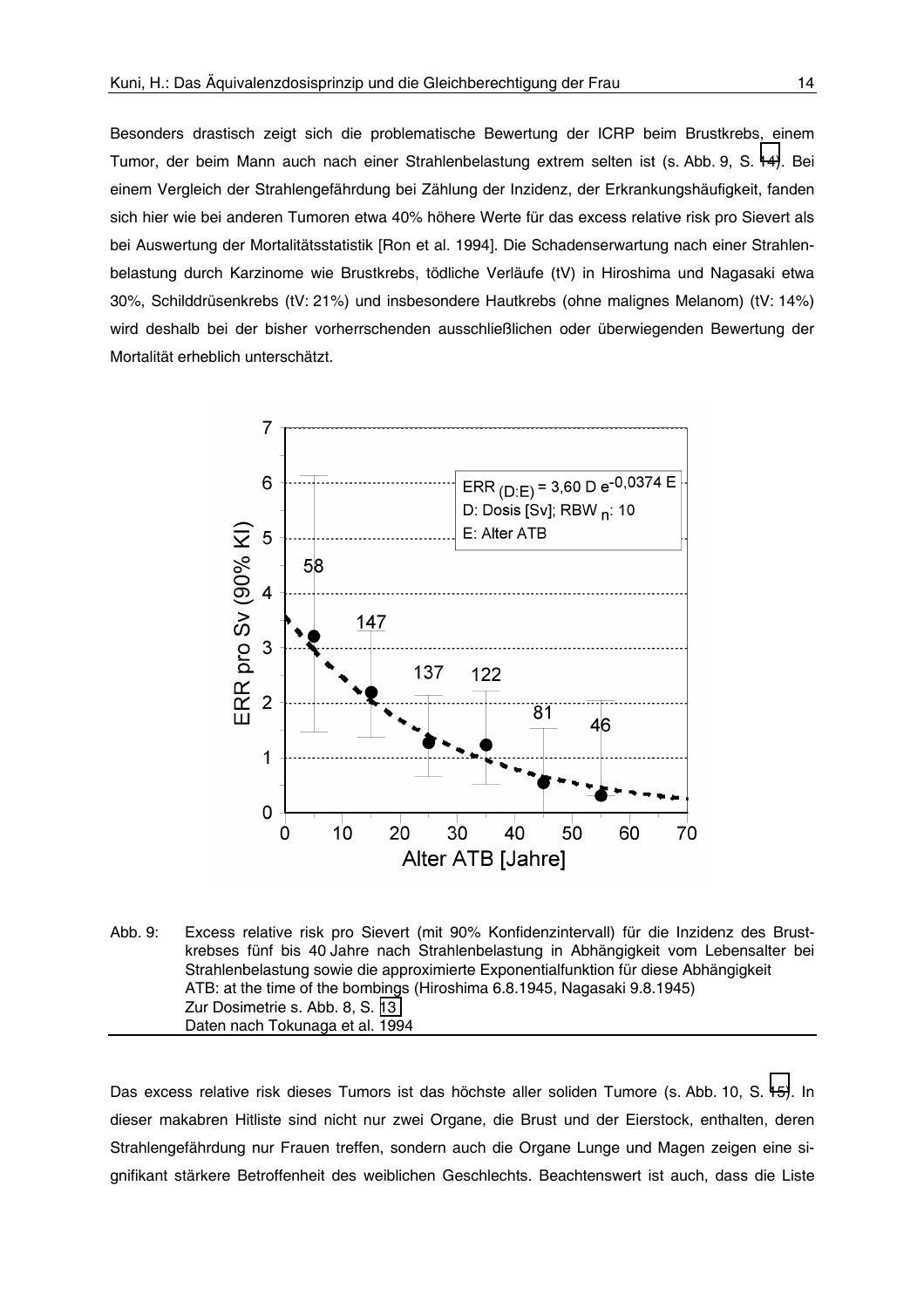<span id="page-14-0"></span>von drei Organen angeführt wird, bei denen die Inzidenz in besonderem Maße die Mortalität übersteigt.



Abb. 10: Excess relative risk pro Sievert (mit 95% Konfidenzintervall) für Karzinome, deren Inzidenz bei den Atombombenopfern signifikant erhöht war. Hautkrebs ohne malignes Melanom. Zur Dosimetrie s. Abb. 8, S. 13. Daten nach Thompson et al [1994]

Da der Brustkrebs in unserem Land auch in der Häufigkeitsstatistik bei Frauen an der Spitze steht, wenn auch der Lungenkrebs in den letzten Jahren zu ihm aufgerückt ist, stellt dieser Krebs nach einer Strahlenbelastung die bedrohlichste Tumorart für die Frau dar. Dem wird ein Organwichtungsfaktor von 0,15 in der Strahlenschutzverordnung, die immer noch auf die Empfehlungen von 1977 zurückgeht, ebenso wenig gerecht, wie der neue Wichtungsfaktor der ICRP 60 von nur 0,05. Diese Wichtungsfaktoren sind so niedrig, weil

- ein Schadenswert für ein mittleres Lebensalter bei Exposition eingesetzt wird,
- der Mortalität ein früher ausschließliches und heute noch überwiegendes Gewicht gegeben wird,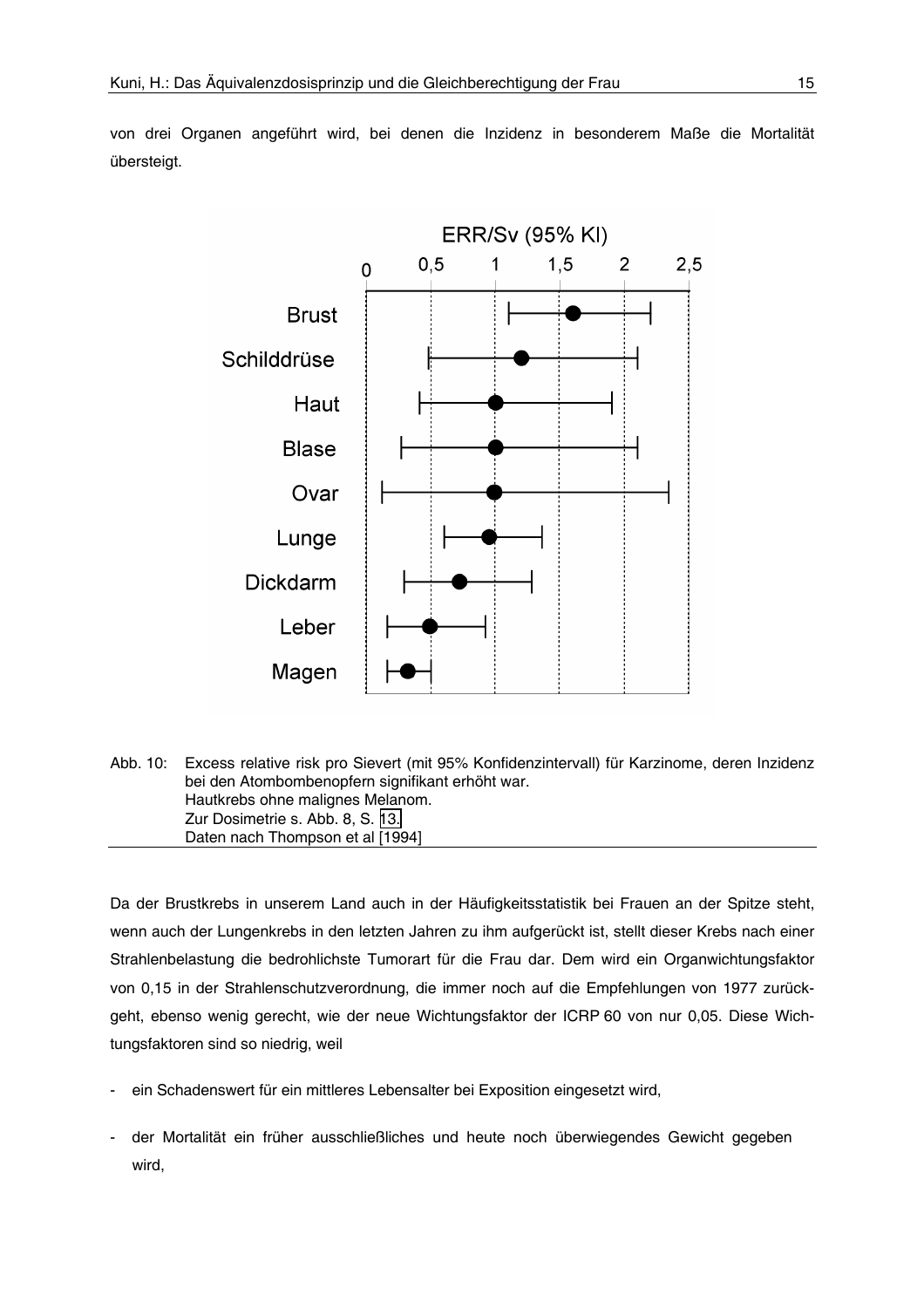- die Schadenshäufigkeit für eine eigenwillige Altersverteilung eines für die Weltbevölkerung repräsentativ gedachten Kollektivs konstruiert wird, in dem die in unserer Gesellschaft vom Brustkrebs besonders stark betroffenen Altersstufen stark unterrepräsentiert sind,
- nicht beachtet wird, dass die in den Industrieländern immer häufiger durchgeführte Östrogensubstitution nach dem Klimakterium den altersbedingten Abfall des excess relative risk verhindern dürfte, eine Besonderheit, die Schmitz-Feuerhake kürzlich herausgearbeitet hat.
- und schließlich über Männer und Frauen gemittelt wird.

Diese scheinbare Gleichberechtigung von Mann und Frau benachteiligt bei einer Exposition der Brustdrüse nicht nur die Frauen, besonders die in jungen Lebensjahren, sondern bei vielen Expositionsbedingungen auch den Mann. Bei einer Inkorporation radioaktiver Stoffe, die in der Regel vorwiegend andere Organe als die Brust belasten, stiehlt der bei Männern unsinnige Wichtungsfaktor für die Brust den anderen betroffenen Organen Gewichtung.

Die neue Bezeichnung effektive Dosis verschleiert nicht nur ihren Charakter einer Äquivalentdosis, sondern segelt auch unter falscher Flagge, wenn sie den Einheitennamen der Äguivalentdosis. Sievert, trägt. Da die Größe des Dosiswertes in vielen Fällen, und bei lockerionisierenden Strahlen immer, durch den Organwichtungsfaktor drastischer verändert und - zwar verkleinert - wird als durch den Strahlungswichtungsfaktor, ist hier eine neue Einheitenbenennung mindestens genauso wichtig wie bei der Umrechnung der physikalischen Dosis in die Äquivalentdosis.

Um die Folgen der fehlenden Berücksichtigung der Alters- und Geschlechtsabhängigkeit zu mildern, sind bereits modifizierende Faktoren vorgeschlagen worden, die - allerdings organunabhängig - zu einer korrigierten effektiven Dosis führen sollen. Sie sind verwendet worden, um bei der Berechnung der unerwünschten Wirkung medizinischer Strahlenbelastung, die in großem Umfang alte Menschen trifft, ein günstigeres Nutzens-Schadensverhältnis zu berechnen. Die selben Autoren haben allerdings noch nicht gefordert, solche modifizierenden Faktoren in der Strahlenschutzverordnung anzuwenden, wo sie zu einer drastischen Senkung der Grenzwerte für junge Menschen und hier insbesondere für Frauen führen würden.

Schließlich muss auch die obligate Trennung von Wichtungsfaktoren für Strahlung und Organ hinterfragt werden. Tierversuche liefern deutliche Indizien dafür, dass die Tumorinduktion in einer ruhenden Zelle, z.B. den Eizellen des Ovars, und Zellen, die ununterbrochen auf proliferative Reize zu reagieren haben, wie z.B. die Zellen drüsiger Organe, eine erheblich unterschiedliche biologische Wirksamkeit zeigen. Es scheint so zu sein, dass oft erst im Verlauf weiterer Zellteilungsschritte Schäden dicht ionisierender Strahlen manifest werden. Dies gilt nicht nur für Neutronen. An der Wirkung von Alphateilchen in Zellkulturen konnten Steigerungen der relativen biologischen Wirksamkeit in den Tochterzellen bestrahlter Zellen auf das über Tausendfache beobachtet werden [Evans 1992; Kadhim et al. 1992, 1994; Nagasawa, Little 1992].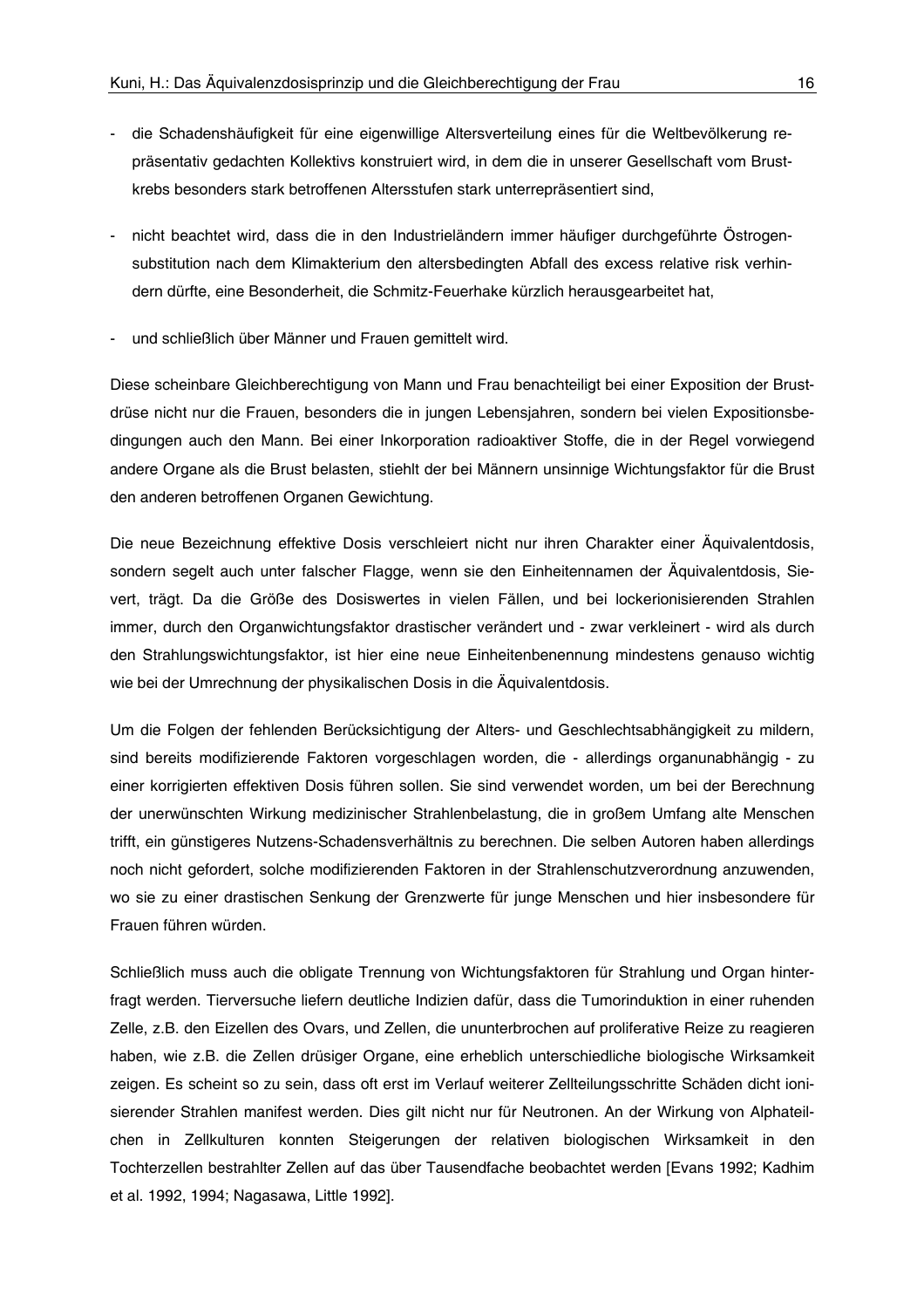Nehmen wir uns also zum Abschluss den immerwährenden Appell Schmitz-Feuerhakes zu Herzen, in epidemiologischen Beobachtungen von strahlenbelasteten Menschen zu prüfen, ob es Indizien gibt, die unsere Überlegungen zur Wirksamkeit dichtionisierender Strahlen und ihrer systematischen Unterbewertung durch die amtliche Äguivalentdosis stützen. Wir prüfen die Steigerung der Krebsinzidenz und Krebsmortalität, die bei epidemiologischen Untersuchungen des fliegenden Personals gefunden worden waren, daraufhin, welche biologisch äguivalente Strahlendosis nach den Erfahrungen an den Atombombenopfern notwendig wäre, um den Effekt zu erklären, und vergleichen diese Dosis mit der Lebensdosis nach den amtlichen Maßstäben (s. Tab. 2, S. 17, und Tab. 3, S. 17) [Kuni 1995c].

#### $Tab. 2:$ Erläuterung der analysierten Parameter SIR: Standardisierte Inzidenzrate SMR: Standardisierte Mortalitätsrate

| Nr. | Organ  | registriert wurden         | verglichen wurde mit<br>der Normalbevölkerung | Rate       | Ort der<br>Exposition | Land       | Fälle<br>Anzahl |
|-----|--------|----------------------------|-----------------------------------------------|------------|-----------------------|------------|-----------------|
|     | Mamma  | Brustkrebs der Frau        | Inzidenz                                      | SIR        | Kabine                | <b>FIN</b> | 20              |
| 2   | Sol. F | Solide Tumore der Frauen   | Inzidenz                                      | SIR        | Kabine                | FIN        | 32              |
| 3   | Alle F | Alle Krebsarten der Frauen | Inzidenz                                      | SIR        | Kabine                | <b>FIN</b> | 35              |
| 4   | Alle M | Alle Krebsarten der Männer | Mortalität                                    | <b>SMR</b> | Cockpit               | u          | 20              |

Tab. 3: Erforderliche biologisch äquivalente Dosis zur Erklärung der epidemiologisch gefundenen Effekte Organ: s. Tab. 2 (S. 17) Rate: SIR oder SMR **ERR: Excess relative risk** b.ä.D.: biologisch äguivalente Dosis LAZ: Lebensarbeitszeit LD: Lebensdosis F: Faktor b.ä.D./LD

| Nr.            | Organ  | Rate | <b>ERR</b>     | b.ä.D. | LAZ  | LD   |    |
|----------------|--------|------|----------------|--------|------|------|----|
|                |        |      | $\sim$ 1<br>Gy | mSv    | а    | mSv  |    |
|                | Mamma  | 190  | 124            | 726    | 8,3  | 17,5 | 41 |
| $\overline{2}$ | Sol. F | 120  | 70             | 284    | 8,3  | 17,5 | 16 |
| 3              | Alle F | 123  | 54             | 430    | 8,3  | 17,5 | 25 |
| $\overline{4}$ | Alle M | 145  | 27             | 1.655  | 13,8 | 69   | 24 |

Wir finden eine Diskrepanz um den Faktor 20 für alle Tumore und 40 für das Mammakarzinom und hätten nach meinen Thesen sogar nur eine Diskrepanz um den Faktor Sechs bis Acht erwarten können. Auch ohne die Diskussion hier zu vertiefen, können wir festhalten, dass diese ersten Beobachtungen unsere Thesen eher stützen als falsifizieren.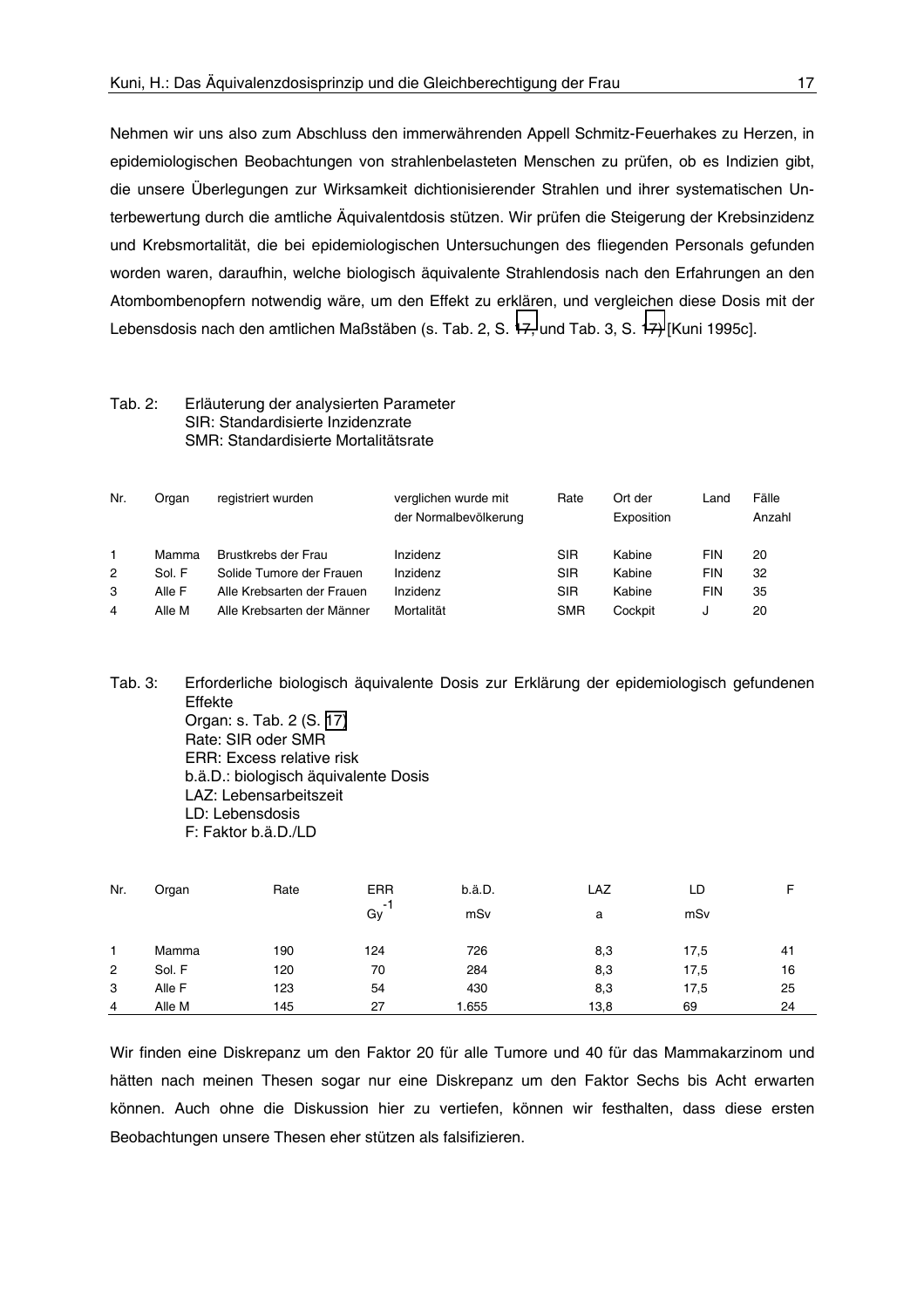Es ist also nachvollziehbar, warum es erhebliche Widerstände bei Fluggesellschaften und auch dem Verkehrsministerium, bis vor kurzem praktisch Besitzer der größten deutschen Fluggesellschaft, gibt, solche epidemiologischen Untersuchungen zu fördern oder wenigstens nicht zu verhindern. Man kann schon verstehen, dass mit Methoden, die den Eindruck des Ausschreibungsbetruges erwecken können, die Bremener Arbeitsgruppe trotz einschlägiger Vorarbeiten von Frau Heimers und Mitarbeiterinnen nicht den Zuschlag für die biologische Dosimetrie an 50 Flugbegleiterinnen und ebenso vielen Kontrollpersonen erhalten hat, sondern ein Labor des inzwischen aufgelösten Bundesgesundheitsamtes. Dabei war dem Berliner Labor von zwei wissenschaftlichen Kommissionen eine unzureichende Qualifikation bescheinigt worden, weil es in einer bestrahlten Blutprobe die deutlich erhöhten Chromosomenaberrationsraten ebenso wenig gefunden hatte wie in den Blutproben der Einwohner der Elbmarsch.

Dieser Umgang mit Frau Schmitz-Feuerhake und ihrer rührigen Arbeitsgruppe hat eine lange Tradition. Als ich darauf zum ersten Mal stieß, war mein erster Gedanke, die meinen wohl, mit einer Frau kann man das machen. Inzwischen habe ich, nicht zuletzt auch durch eigene Erfahrungen, gelernt, dass es auch heute Wissenschaftlern schlecht bekommt, Fakten zu recherchieren, die mächtigen Interessen zuwiderlaufen und diese dann auch noch abweichend vom Mainstream zu interpretieren. Dennoch gibt es drastische Beispiele dafür, dass Wissenschaftlerinnen diesen Widerstand besonders heftig zu spüren bekommen.

Ich habe in meinem Vortrag nur wenige Schlaglichter auf das umfangreiche Wirken unserer Jubilarin werfen können. Wenn ich dazu häufig eigene Befunde und Thesen instrumentalisiert habe, dann nicht nur, um meinem Narzissmus zu frönen. Ich wollte an meinem Beispiel deutlich machen, welche Ausstrahlungen die Arbeiten Schmitz-Feuerhakes auf andere hatten und noch haben und für wie fruchtbar ich die interdisziplinäre Auseinandersetzung an Grenzgebieten von Physik und Medizin auch zu diesem thematischen Schwerpunkt halte. Frau Schmitz-Feuerhake hat in ihrer Einladung zur Geburtstagsfeier die - wie ich hoffe - Falschmeldung verbreitet, sie habe das Flegelalter verlassen. Ich bitte sie dringend, ihre persönliche, herausfordernde Art, ihre Thesen frauhaft zu vertreten, nicht abzulegen, weil sie wohl in unserem gesellschaftlichen Machtgefüge notwendig ist, damit sich eine Wissenschaftlerin Gehör verschaffen kann.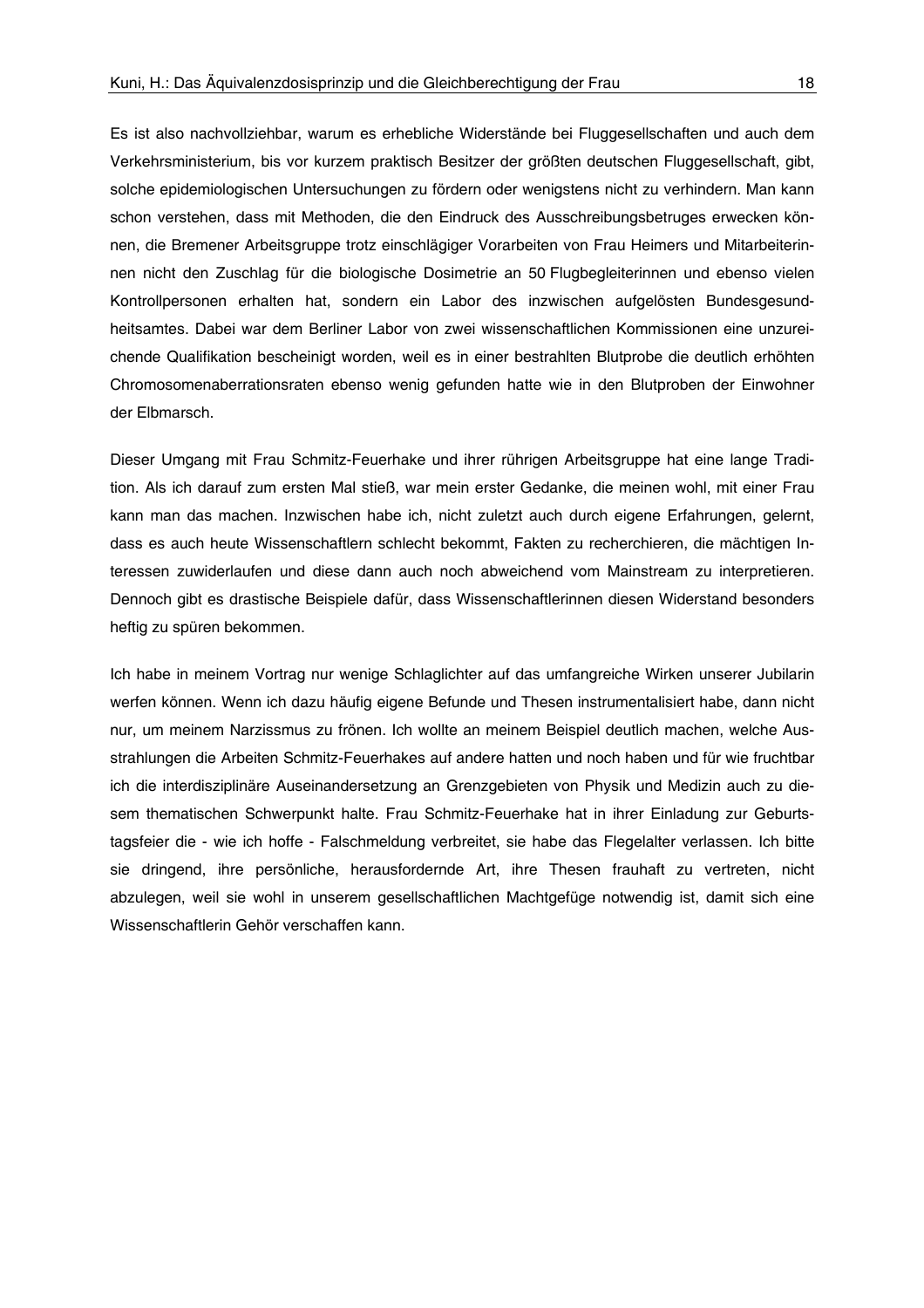## **Literatur**

#### **BEIR V 1990**

Committee on the Biological Effects of Ionizing Radiations Health Effects of Exposure to Low Levels of Ionizing Radiation National Academy Press, Washington DC

#### **Evans, H.J. 1992**

Alpha-Particle after Effects Nature 355, 674-675

#### ICRP 26 1977

International Commission on Radiological Protection Publication 26 Recommendations of the International Commission on Radiological Protection Annals of the ICRP Vol. 1, No. 3, Pergamon Press, Oxford, New York

### ICRP 60 1991

International Commission on Radiological Protection Publication 60 1990 Recommendations of the International Commission on Radiological Protection Annals of the ICRP Vol. 21, No. 1-3 Pergamon Press, Oxford, New York, Seoul, Tokyo

#### ICRU 40 1986

International Commission on Radiation Units and Measurements The Quality Factor in Radiation Protection Report of a Joint Task Group of the ICRP and ICRU to the ICRP and ICRU Report 40, Bethesda, Maryland 20814, USA

### Kadhim, M.A., Macdonald, D.A., Goodhead, D.T., Lorimore, S.A., Marsden, S.J., Wright, E.G. 1992

Transmission of Chromosomal Instability after Plutonium (Alpha)-Particle Irradiation Nature 355, 738-780

#### Kadhim, M.A., Lorimore, S.A., Hephurn, M.D., Goodhead, D.T., Buckle, V.J., Wright, E.G. 1994 Alpha-Particle-Induced Chromosomal Instability in Human Bone Marrow Cells Lancet 344, 987-988

#### **Kuni, H. 1993**

Die Bewertung von Alpha- und Neutronenstrahlen bei der Berechnung der Äquivalentdosis In: Lengfelder, E., Wendhausen, H. (Hrsg.): Neue Bewertung des Strahlenrisikos, Niedrigdosis-Strahlung und Gesundheit MMV Medizin Verlag, München, 1993, S. 19-27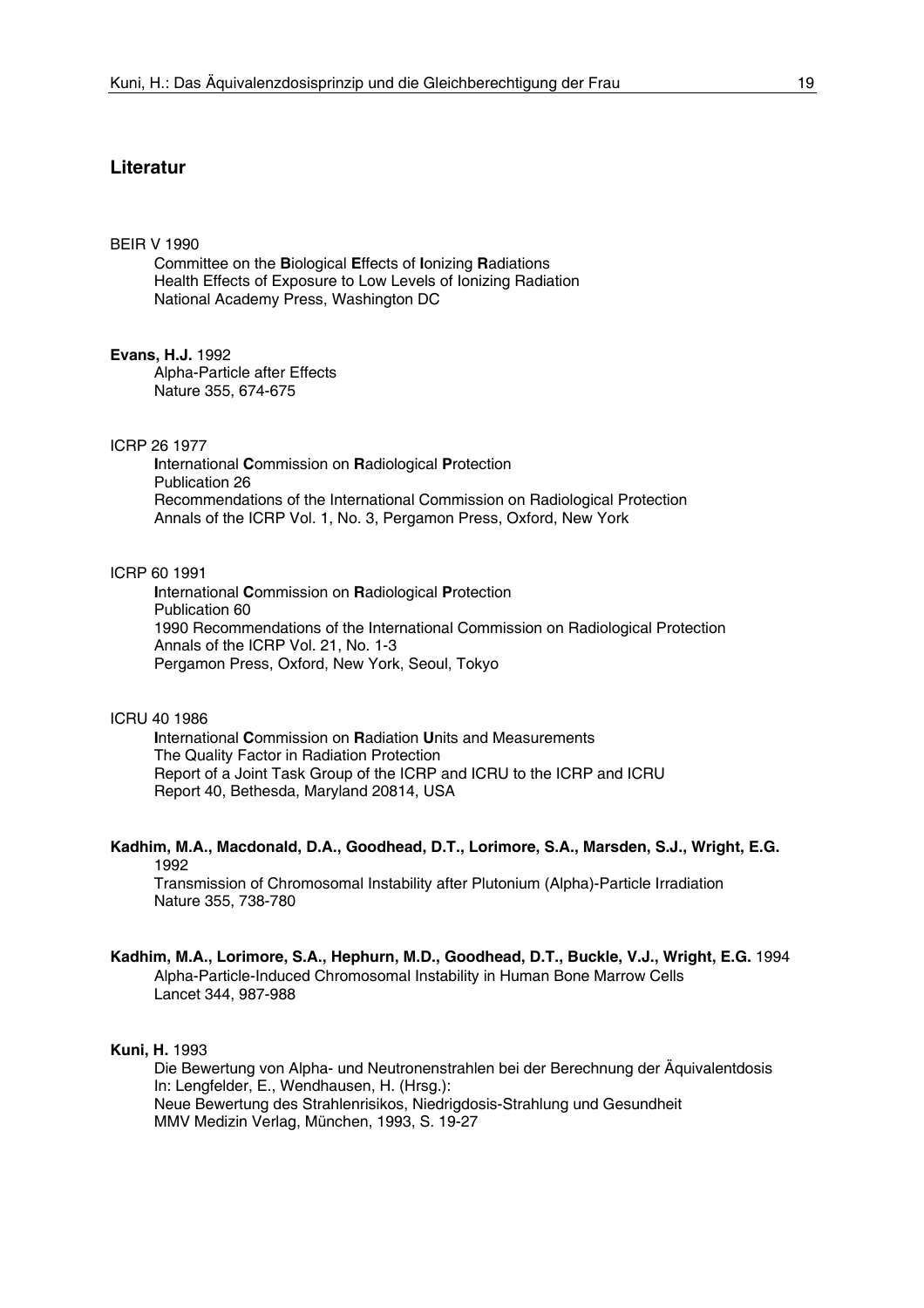#### Kuni, H. 1994

Niedrige Strahlendosen und Gesundheit der Arbeitnehmer, Berichte des Otto Hug Strahleninstitutes, Bonn, Bericht 8-11, MMV Verlag München

### **Kuni, H. 1995a**

Radon und Lungenkrebs In: Lengfelder, E., Pflugbeil, S., Köhnlein, W. (Hrsg.): Gesundheitliche Risiken und Folgen des Uranbergbaues in Thüringen und Sachsen MMV Medizin Verlag München, 1995, S. 13 ff.

#### **Kuni. H. 1995b**

Gefährdung der Gesundheit durch Strahlung des CASTOR IPPNW, Berlin

### Kuni, H. 1995c

Epidemiologische Hinweise zur RBW von Neutronen Manuskript, Marburg

#### Nagasawa, H., Little, J.B. 1992

Induction of Sister Chromatid Exchanges by Extremely Low Doses of Alpha Particles Cancer Res. 52, 6394-6396

#### **NCRP 1990**

National Council on Radiation Protection and Measurements The Relative Biological Effectiveness of Radiations of Different Quality Report No. 104, Bethesda, Maryland 20814, USA

#### Pierce.D.A., Vaeth.M. 1991

The Shape of the Cancer Mortality Dose-Response Curve for the A-Bomb Survivors Radiat. Res. 126, 36-42

Preston, D.L., Kusumi, S., Tomonaga, M., Izumi, S., Ron, E., Kuramoto, A., Kamada, N., Dohy, H., Matsui, T., Nonaka, H., Thompson D.E., Soda, M., Mabuchi, K. 1994 Cancer Incidence in Atomic Bomb Survivors. Part III: Leukemia, Lymphoma and Multiple Myeloma, 1950-1987 Radiat. Res. 137, S68-S97

### Ron, E., Preston, D.L., Mabuchi, K., Thompson, D.E., Soda, M. 1994 Cancer Incidence in Atomic Bomb Survivors. Part IV: Comparison of Cancer Incidence and Mortality Radiat. Res. 137, S98-S112

#### Schmitz-Feuerhake, I. 1985

Tritium In: Blum, A., Kuni, H. 1985 Bericht zum BMFT-Projekt KWA 3309 A7 Arbeitsbedingungen in nuklearen Wiederaufarbeitungsanlagen Projektabschnitt II Medizin Teil 1: Wissenstand über Strahlengefährdung Marburg, S. 5-145 - 5-150